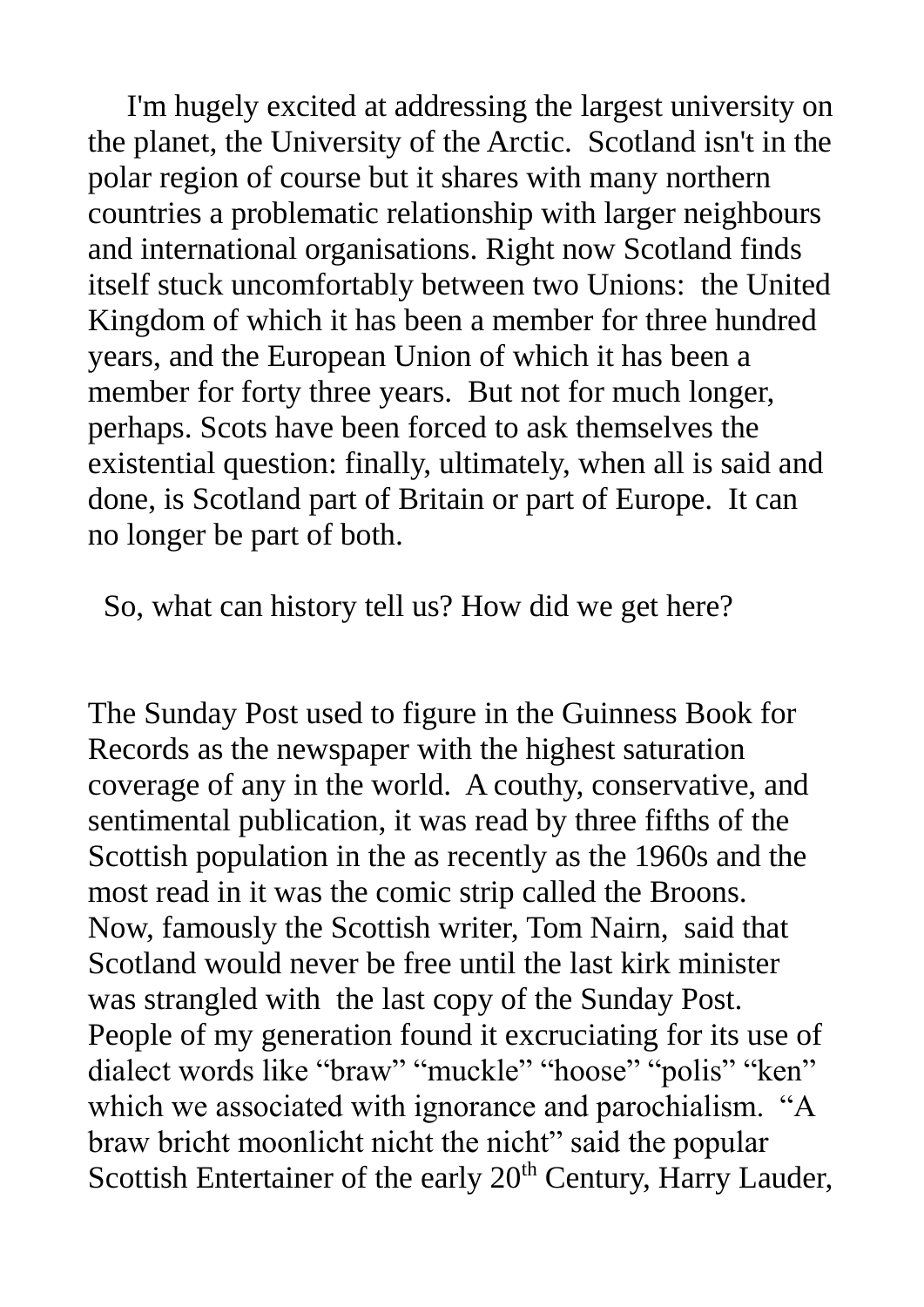in a phrase that made my toes curl. Like the wearing of tartan, people of my generation couldn't stand the synthetic Brigadoon image of Scotland presented by the popular media.

 It was only much later that I realised that many of these dialect words that I found so objectionable are of broadly Nordic origin. Indeed, in 2015 when many Scots avidly watched the Danish/Swedish TV series, the Bridge, many found themselves inadvertently transported back to the land of the Broons. Saga Noren, the beautiful sociopathic detective, kept saying "braw" for good, "hoose" for house, "polis" for "police". There's a whole range of words stoor, kye, een which used to be common in Scots everyday speech which derive from the north of Europe. Words like kirk, for church, originate from the Low countries as does "gang" to go and "ye ken" for you know, which is widely used in Edinburgh still and used to be intensely frowned upon when I was at schools.

 Far from being parochial, these words that we found so irksome in the couthy Sunday Post were actually an expression of Scotland's outward-looking cosmopolitanism - linguistic remnants of a time when Scotland did not look south, to England and the British Empire, but looked East to northern of Europe - to Scandinavia, the Low Countries, the Baltics, Eastern Europe and Russia. My distaste for these words, I now realise, was an example of what some sociologists call cultural self-alienation, and what is called in Scotland the "Scottish Cringe": a kind of revulsion at aspects of your own culture.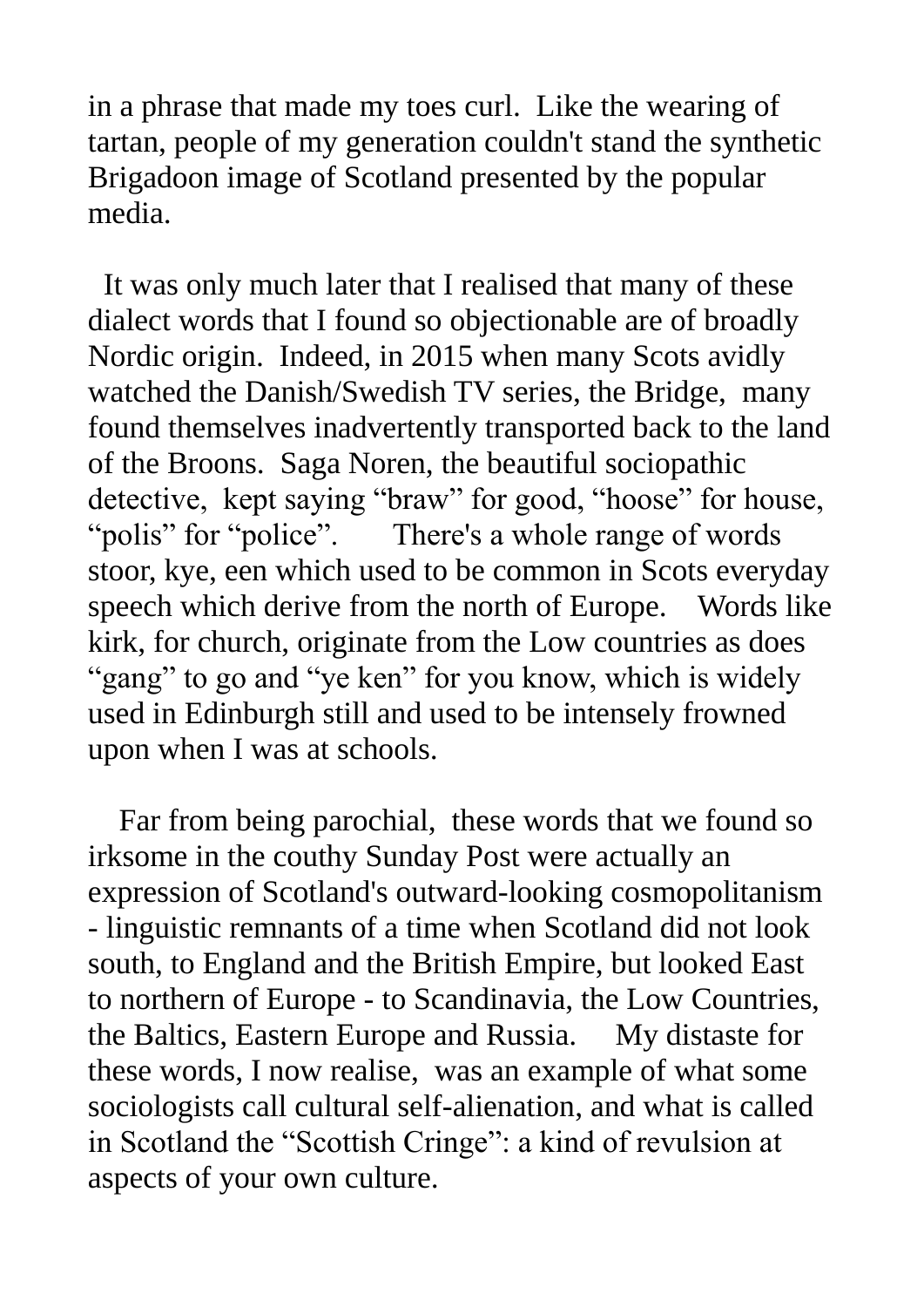Now, I don't want to make too much of this, because of course, many English words have similar origins and many more Scottish dialect words originated in England. Nor am I complaining that Scotland was a victim of linguistic imperialism. We have enough culture wars raging across the English-speaking world right now without me adding a new dimension to identity politics. However, the language itself does testify to the fact that Scotland had been very much northern European nation since the middle ages, and indeed long before that. And it is my contention that it is today again at least as much of a European nation as it is part of Britain, though its future may not be.

 When I visit these Denmark or Norway I am always struck by the similarities with Scotland from the dry sense of humour to the fondness for alcohol. As small cold northern countries, they share a certain communitarian ethos of mutual self-help and aversion to economic inequality. Taxation is not seen as theft, public investment is valued, the environment is protected above all and social services are well funded and admired. Even in terms of a certain emotional guardedness, a reticence in personal relationships and a lack of demonstrativeness. This is a characteristic that is called "dour" when applied to Scots. Andy Murray is the epitome of the dour Scot, a man of very few words who's laughter is strictly rationed; he speaks with his racquet.

 In recent years organisations like Nordic Horizons have tried to link countries like Norway into the Scottish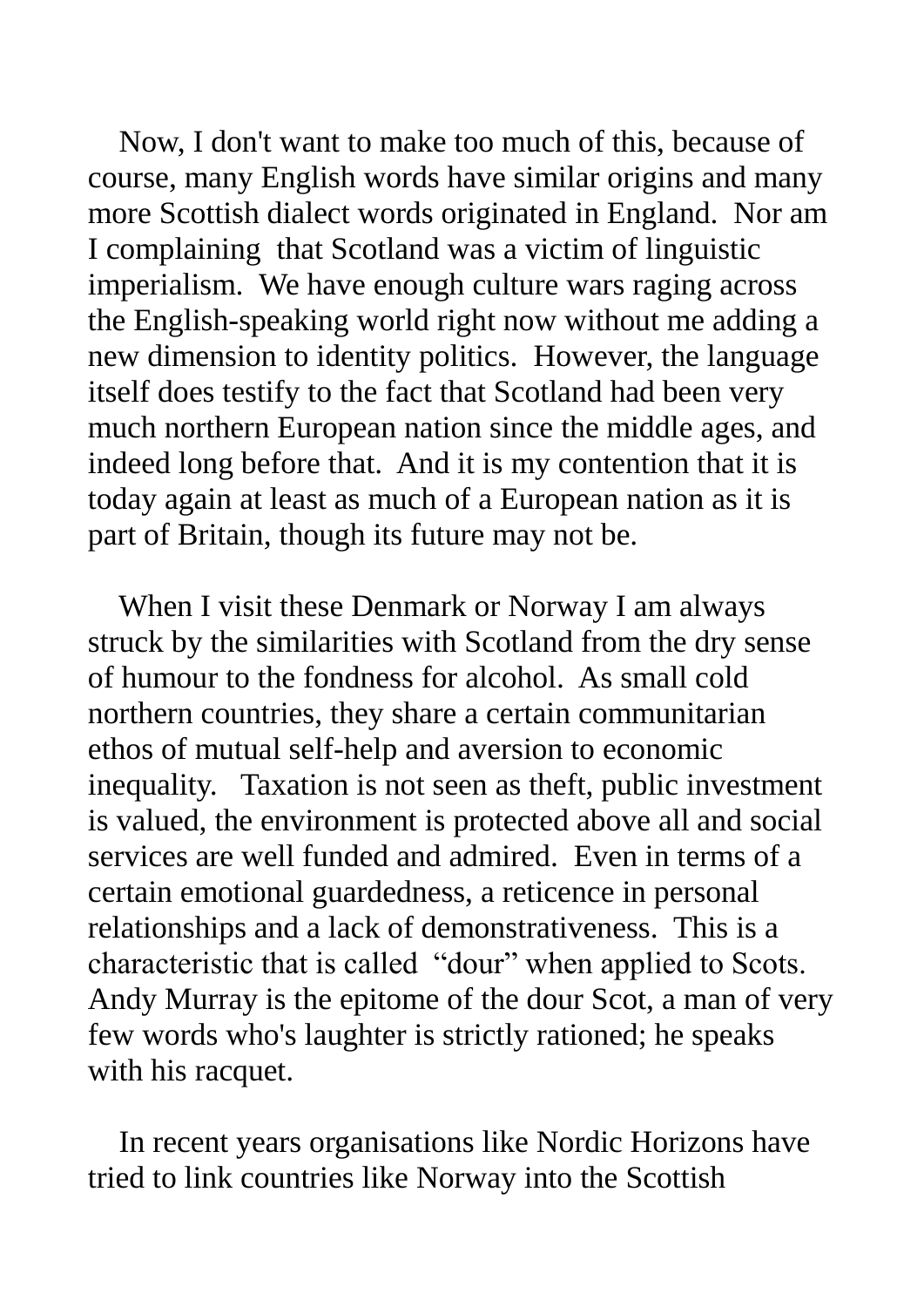Constitutional Debate. But I've also been aware that most Norwegians like other nordics regard Scottish nationalism with bemused indifference. The UK still generally referred to in Oslo as "England", and the Scottish National Party is regarded as a truculent party of the political Right. Neither of which is correct. It is a fact of history that Scotland never ceased to be a nation in its own right after the 1707 Union with England, and the SNP is a civic nationalist party with a social democratic programme and supports increased immigration. It doesn't base citizenship on any racial or ethnic criterion and insists that anyone who lives in Scotland can be Scottish. And by the way I am not and never have been a member of the Scottish National Party.

 The Crisis of the British state over Brexit ,and the UK's imminent departure from the European Union, has collapsed history and created a profound conflict in Scotland's civil society as it finds itself forced to choose between Britain and Europe, under the worst possible circumstances. In the 2016 EU referendum, Scotland voted by a margin of nearly two to one to Remain in the European Union, but finds itself taken out of Europe nevertheless because the UK as a whole voted, very narrowly, to leave. Only two years previously, in the Scottish independence referendum of 2014, Scots had voted slightly less narrowly to remain part of the United Kingdom. Many of those who voted No to Scottish independence believed the claim made by the British Unionist Better Together campaign that Scots could only remain in the European Union if they voted to remain in the United Kingdom. Well, we saw how that turned out.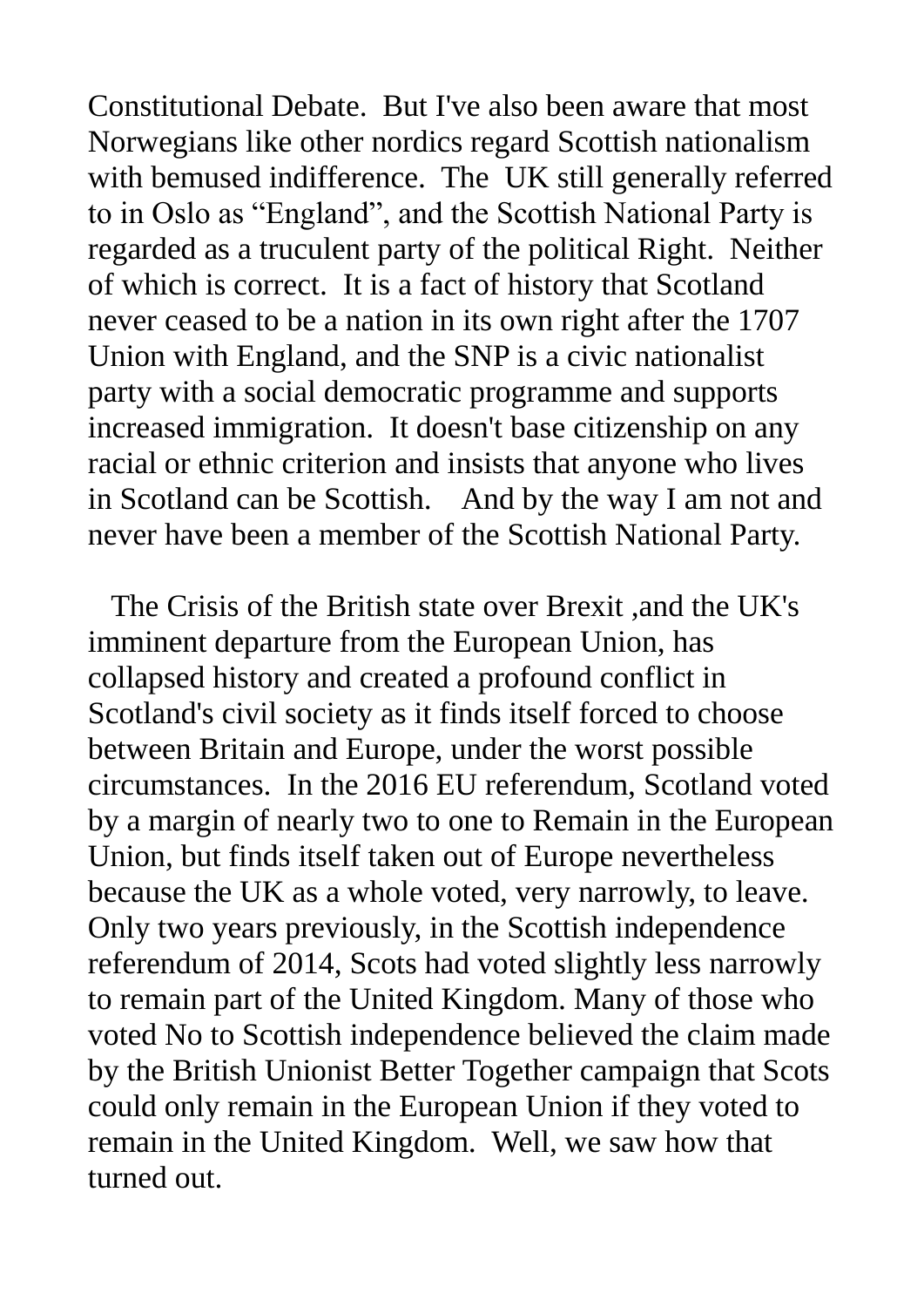If Scots had known that by voting to remain in the UK they were actually voting to leave the European Union, the result might have been very different in 2014. Indeed, research by Richard Marsh of the Scottish Centre for European Relations indicates that if the 300,000 odd EU nationals living in Scotland in 2014, had voted Yes rather than No, Scotland might have been an independent country today. Most of them voted No because they believed that a Yes result might leave them outside the EU.

 Of course, we are where we are and we can't rerun history. Scotland just has to make the best of whatever deal is available to it under Brexit because there seems little likelihood of Scotland leaving the UK before Brexit. That would require another referendum and people here are so sick and tired of referendums that they just don't want to know. I'm going to discuss the present political situation the constitutional implications of Brexit and Scotland's options – a bit later. But first I want to look a little more at Scotland's historic European focus, to perhaps understand why issues, such as immigration, which was the driving force behind Brexit south of the border, do not have the same resonance in Scotland.

 As a poor, cold northern country, with acid soil and a difficult climate, Scotland's principle export throughout the ages has always been its people. Since the days of the Axe wielding Gallowglass, in the 13th Century, mentioned by Shakespeare in MacBeth, Scots acquired a powerful reputation for contract killing, and over the succeeding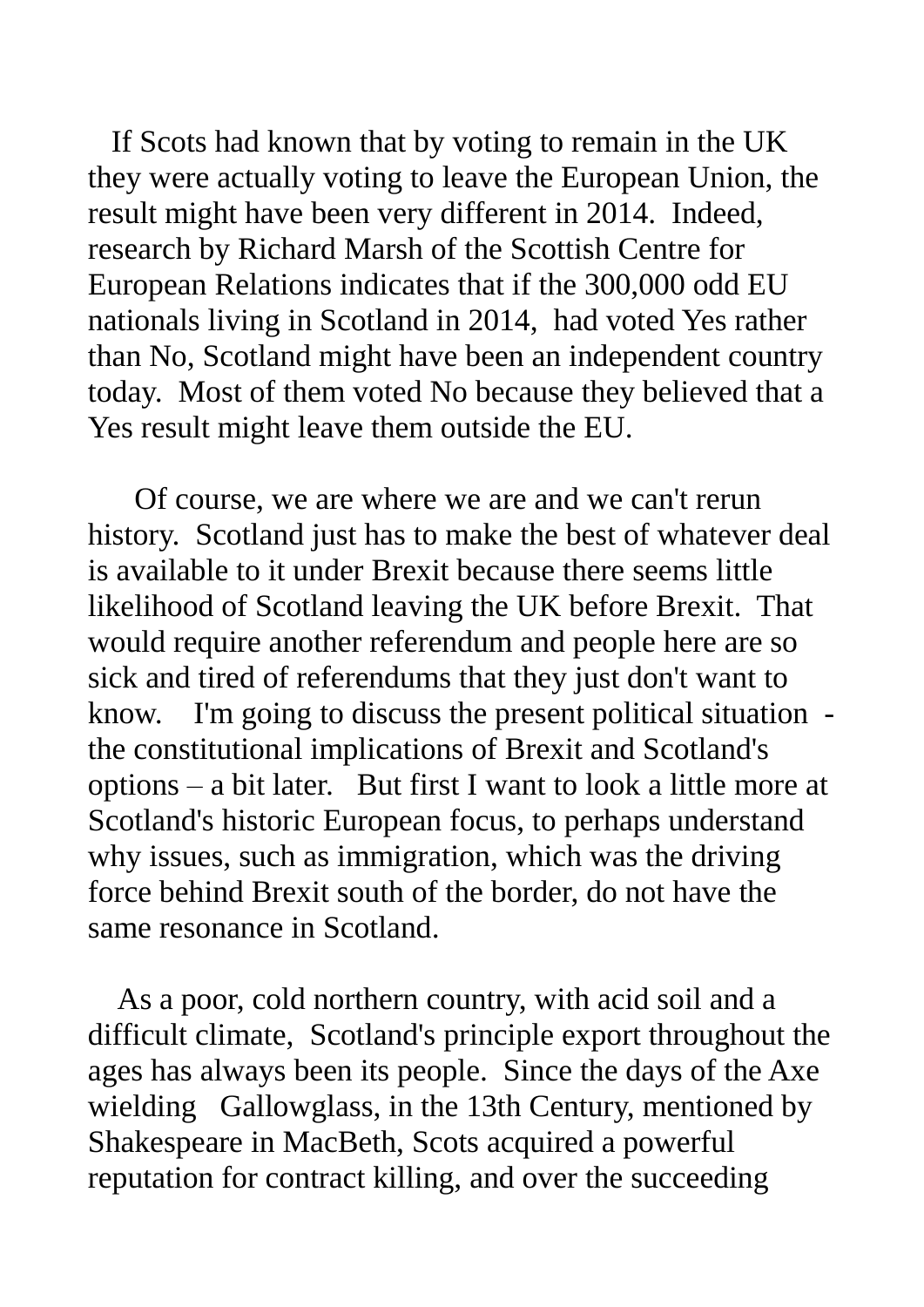centuries Scots could be found fighting other peoples' wars across continental Europe, from Northern Ireland to Russia; Scandinavia to Italy – some even ended up serving in the forces of the Ottoman Empire. Some of the longest standing private regiments were in France, where the Gens Ecossaise guarded kings until the French Revolution Some 50,000 Scots fought in the 30 years war in the  $17<sup>th</sup>$  Century, even though Scotland didn't declare war on Spain until the last moment. And of course Scots were heavily in Indian wars in the New World in the same period.

 It wasn't all fighting. Scots merchants, medics, craftsmen, clerics also found their way to Europe in large numbers. Many of them made their way to Europe through Bruges in Flanders where they traded the one commodity early modern Scots had in abundance: wool. Melrose wool was considered of superior quality by Flanders cloth merchants. Thereafter, Scots exported raw materials like coal salt, hides and salmon and established trading communities across Europe in Denmark, Sweden in many cases following the trail led by the mercenaries. In the  $17<sup>th</sup>$ Century, Poland was called "Scotland's America". This mass migration of over 50,000 Scots is still recalled in the Polish phone book where you will find Scottish names like Ramsay and Chalmers. Danzig has many street names of Scottish origin like Skotna Gora and Dzkocja.

 So Scotland had a distinctly northern European focus right up until the 1707 Acts of Union. This was partly geography. It was easier to navigate between Scotland and northern Europe than to travel south through the border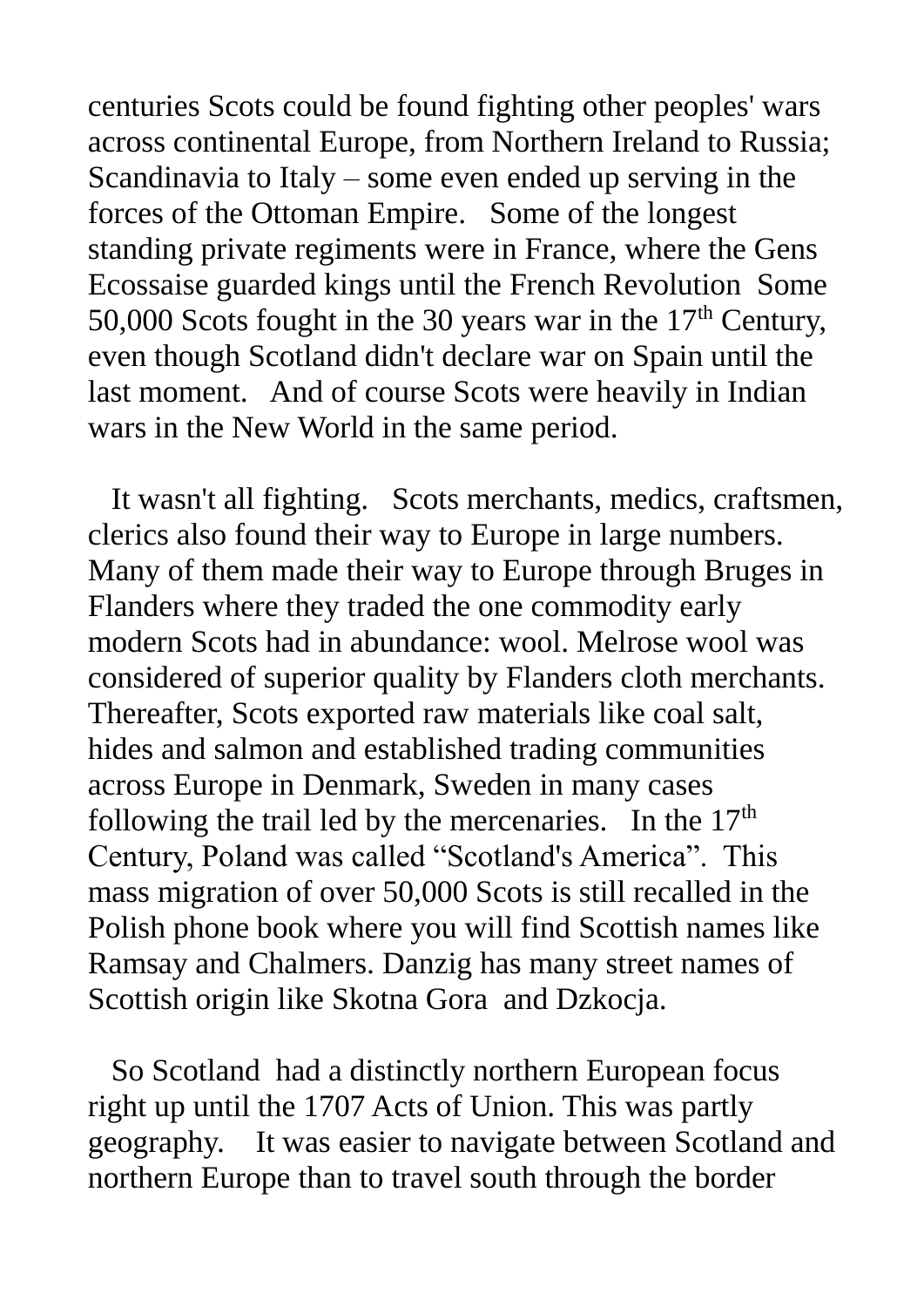badlands to England and the trade routes reflected that. This is a 16<sup>th</sup> Century map, the Carta Marina, with Scotland at the bottom left, suggesting that Norway and Denmark are very much closer to Scotland than they actually are. Almost within hailing distance. And in a sense they were, because communication between Scotland and England was impeded by the fact that they were almost constantly at war between the  $14<sup>th</sup>$  and  $17<sup>th</sup>$  Centuries: from the Scottish Wars of independence to the invasion of Scotland by Oliver Cromwell, in 1650 after the English Civil War. This constant warfare was not good for business – though it was good for training mercenaries.

 It was after 1707, with the Treaty of Union, and emergence of the United Kingdom as we know it today, that conflict ceased and Scotland started to look south to England rather than North East to Europe - really for the first time in half a millennium. The Navigation Acts were lifted allowing Scotland to participate in the burgeoning trade in the British colonies of India and the West Indies. Scots fanned out across the world, led once again, by the Scottish soldiers who now became, if you like, the shock troops of the British Empire, after they had been pacified following the 1745 Highland rebellion. From being a traitorous enemy the Highland soldier became within a generation transformed into the sharp end of the British Imperialism, celebrated by the English aristocracy for their fighting skills. Scots fought in the Union brigades against the French at the battle of Waterloo.

After the Union with England, Scottish merchants and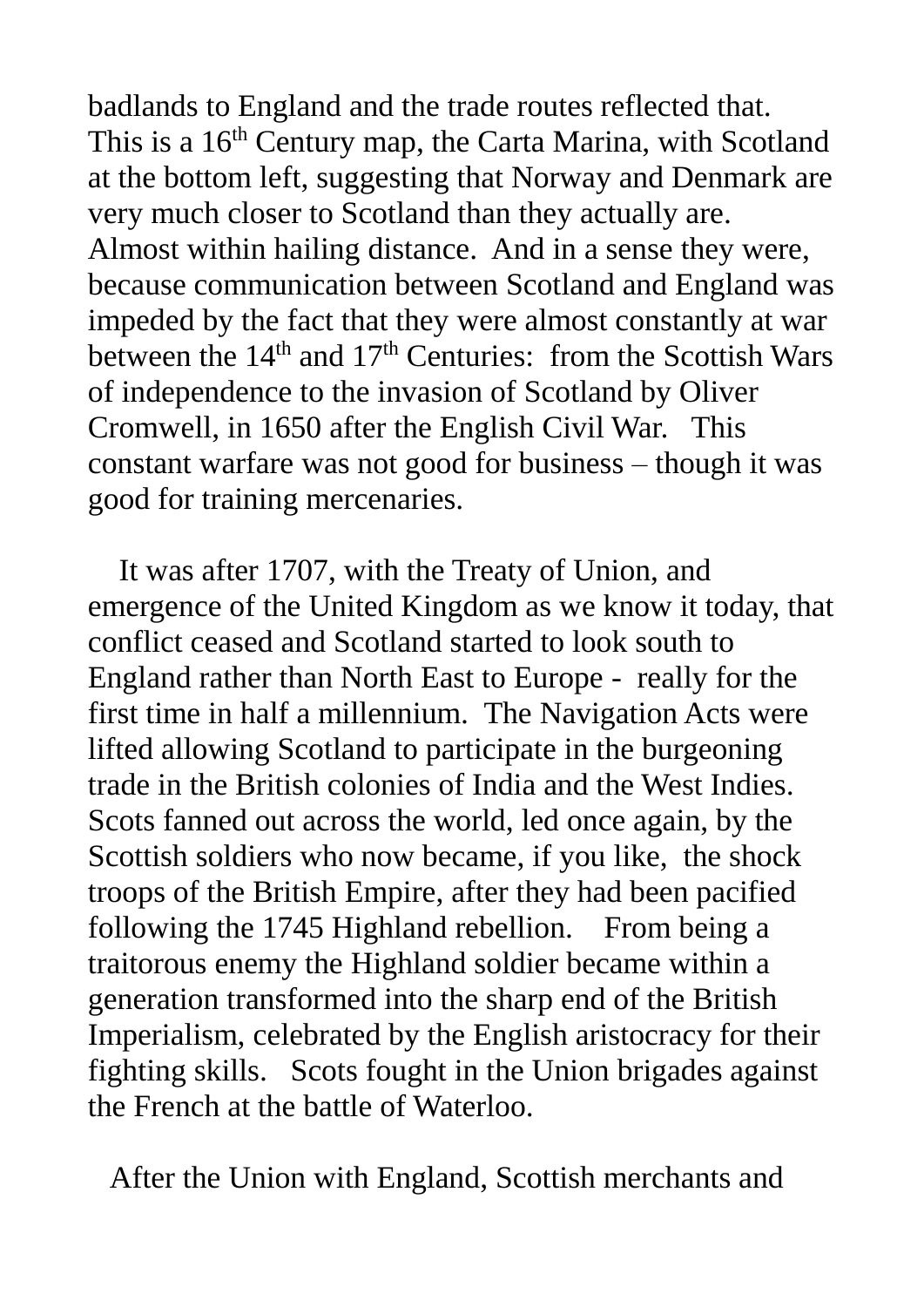businessmen also shifted focus from Europe to the Empire and the great British trading houses, the East India Company, the Hudsons Bay Company and other imperial organisations that promoted commerce often at the point of a bayonet. The British Empire employed the products of the then superior Scottish education system, a byproduct of the reformation after which the Presbyterian kirk promoted literacy so that ordinary Scots could read the bible. They became surgeons, accountants and middle managers of the colonial administration. Scots missionaries like David Livingstone took the word of the Scottish Presbyterian Kirk to Africa,where he was singularly unsuccessful in converting bemused leaders of central African tribes.

 Scots merchants like William Jardine and James Mathieson developed trade in the what was then called the Far East. Jardine Mathieson, which still exists today, made its fortunes in China and India trading silk and tea and above all selling opium to the Chinese. The lucrative opioid drug trade was described by William Jardine as "the safest and most gentlemanlike speculation I am aware of." The Chinese didn't think so, as 90% of the coastal population of Canton became opium addicts thanks to Jardine Mathieson's enthusiastic drug pushing. The Chinese launched a war on drugs in 1839 and seized and destroyed valuable shipments of the poppy poison. Aghast at the loss of this business, William Jardine lobbied Lord Palmerston, who launched the Opium Wars to force China into accepting the drug trade.

This was hardly the most elevated example of post-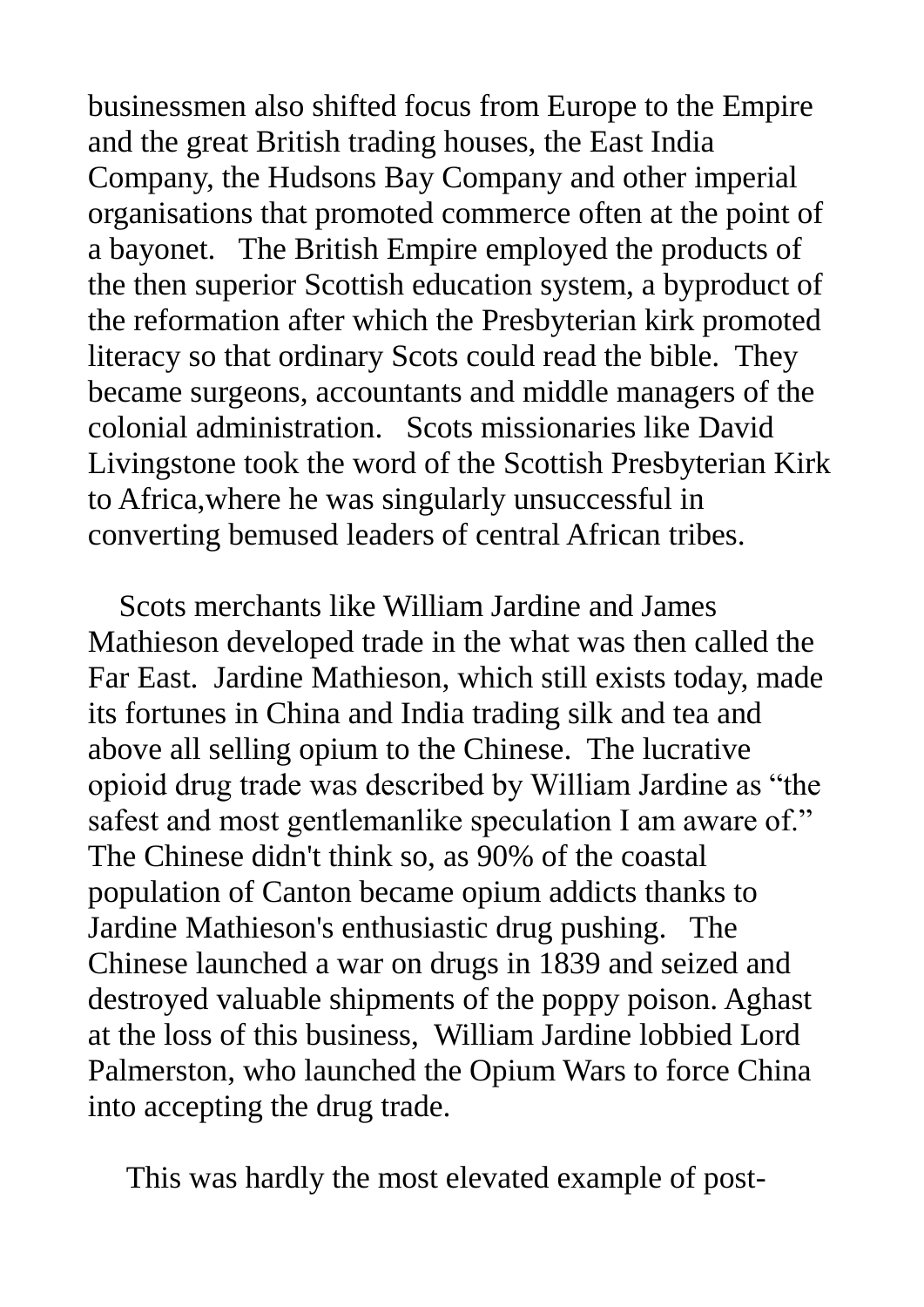Union co-operation between Scotland and England, but it was a telling one. Here in the Opium Wars we see Scottish enterprise harnessed to British seapower – the essence of the Union. Scots were as keen to make money out of the British Empire as any Englishman. Scots tobacco and sugar merchants in Glasgow were also up to their necks in the slave trade, financing the transportation of slaves from West Africa to the West Indies and Virginia. Robert Burns himself, Scotland's greatest poet and spokesman for the common man even applied to be a manager of a slave plantation in Jamaica.

 As Scotland shifted focus from Europe to the UK and the British Empire, Scotland's folk memory of its European age faded. However, Scotland's attachment to the Union remained very much a marriage of convenience. It was in many respects a commercial arrangement, and involved little sentiment, certainly among the ordinary people of 18<sup>th</sup> Century Scotland who saw little benefit from the colonial trade except increased taxation. But the Union worked. The 1707 Treaty, though derided by many at the time as a sell out by the "parcel of rogues" as Robert Burns called the Scottish nobles who gave up the Scottish parliament, was an enduring example of Enlightenment statesmanship. It ended centuries of very bloody conflict between England and Scotland by transmuting it into commercial competition. Historic enmities were forgotten in the common enterprise of making money.

 But crucially in this period Scotland was not annexed by England in the Union in 1707, as many seem to believe, and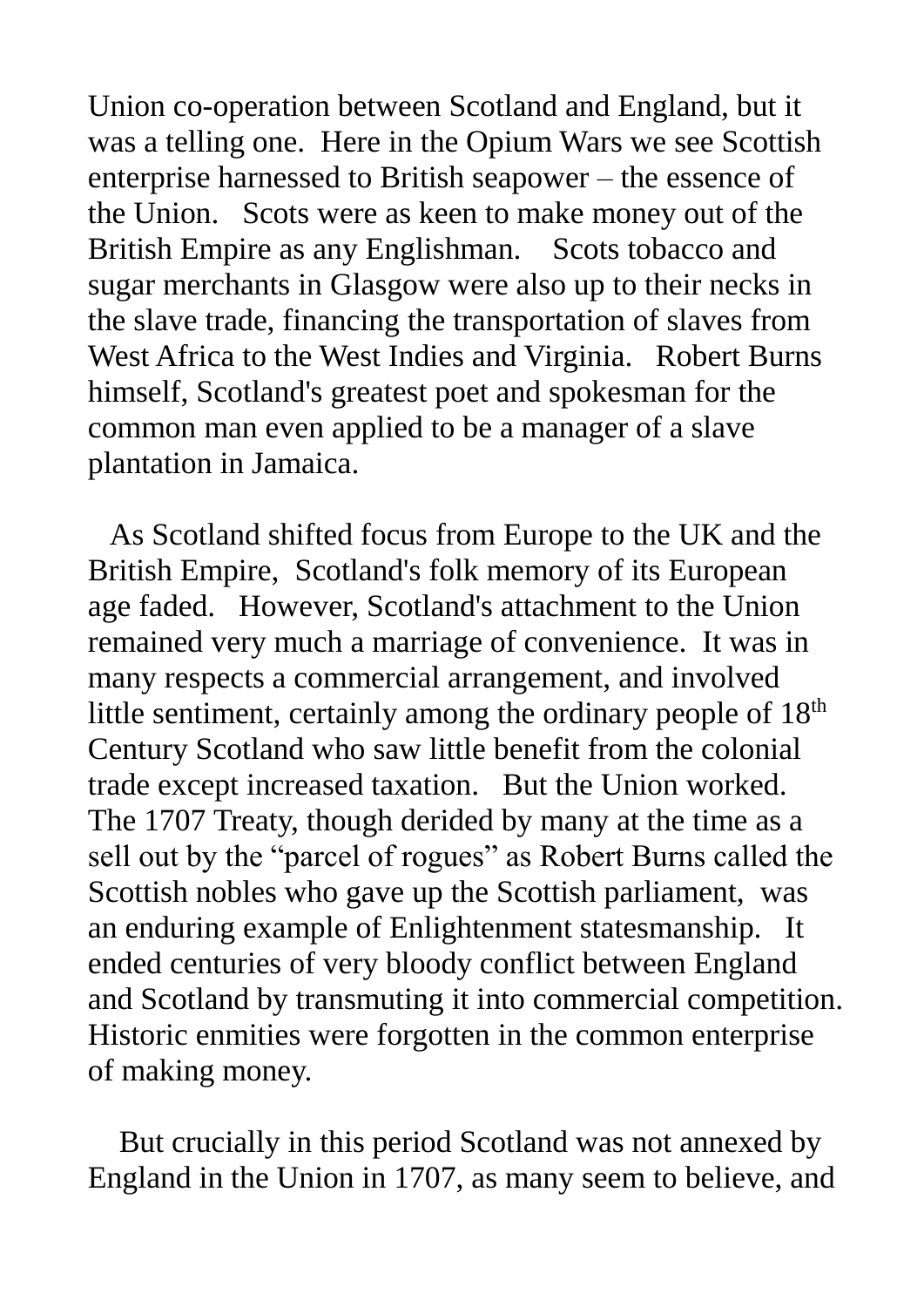Scotland retained its distinct national identity located in the institutions of Scots law, the education system and the all important presbyterian church, the kirk as it is still known, which was the dominant civil institution in the 18<sup>th</sup> and 19<sup>th</sup> Century Scotland. When the rest of the world talked of England, they meant the UK; but Scots regarded themselves as part of Great Britain, a Union of nations, a multinational entity. The conjoined nations went on to fight together in two world wars. But the Union was very much a product of the British Empire, and when that Empire collapsed after the Second World War, the bonds of sentiment and mutual self-interest began to erode and Scotland began a long process of recovering political and economic autonomy, most notably in the restoration of the Scottish Parliament in 1999.

 England's relations with Europe in the Age of Empire was rather are rather different. England was the pre-eminent Imperial power after Waterloo. The British Empire at it height encompassed a quarter of the world's population. It was an Empire so vast that it was said that upon it the sun never set. The British Empire regarded itself as the pinnacle of human civilisation, and its leaders believed themselves to be a race apart, with a mandate to rule. A kind of racial Darwinism became widespread among all classes in Britain at the height of the British Empire. While racist attitudes have largely disappeared today, we can still hear echoes of British imperial exceptionalism still in the attitude of England towards the Europe after the Second World War. Britain was intensely reluctant to give up the remnants of its Empire, and the Commonwealth which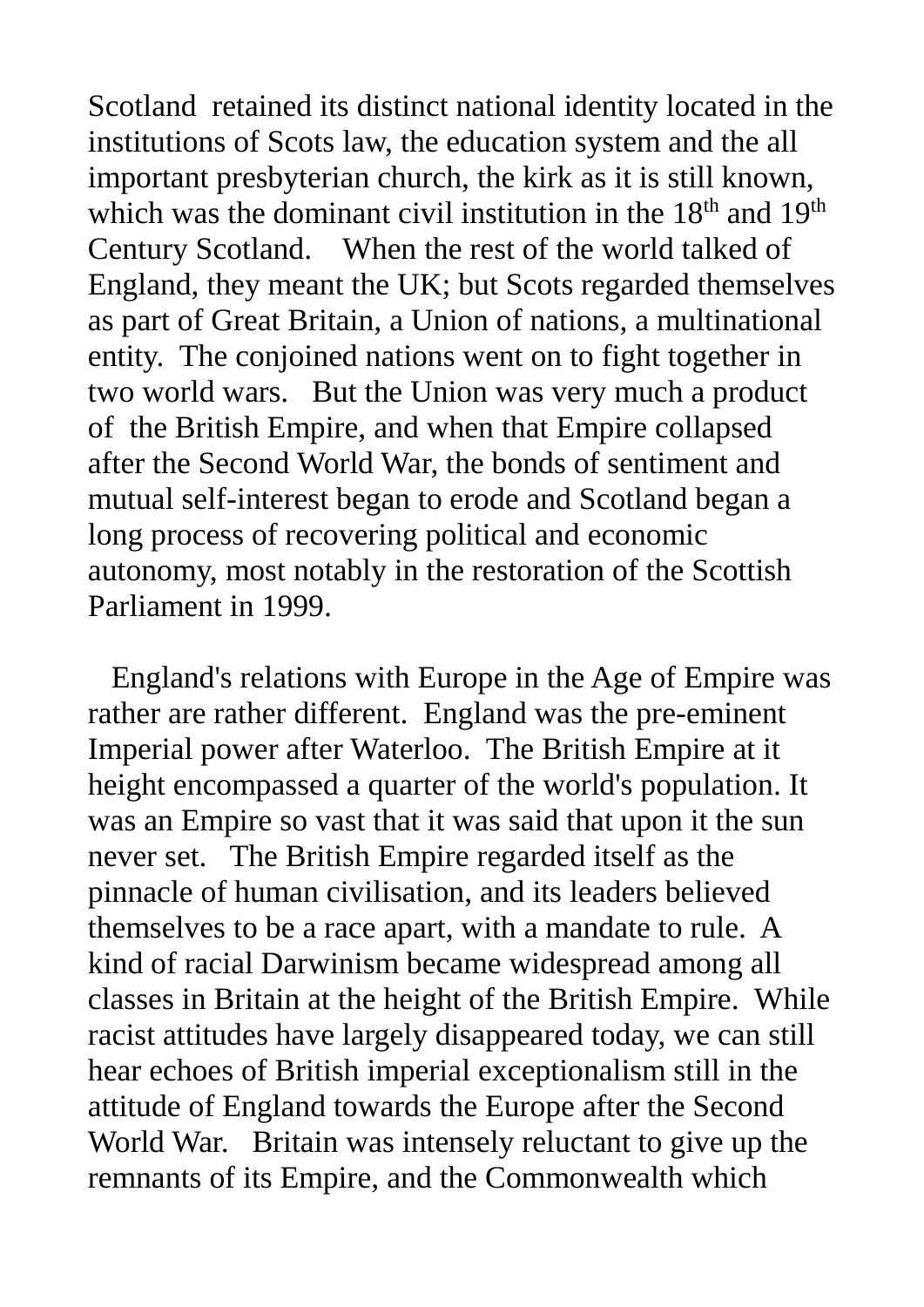succeeded it, and throw its lot in with the European Union. Many English voters saw accession to the European Economic Community, signed by the Conservative Prime Minister Edward Heath in 1973, as a betrayal of Empire and Commonwealth and still do today. Conservative MPs, have long regarded the EU as a threat to national identity, an affront to parliamentary sovereignty. And of course at the populist end, figures like Nigel Farage of the UK Independence Party portray Brussels almost as a foreign power that has conducted a bureaucratic invasion of the UK and converted it into a vassal state. They believe that Europe is intent on diluting and even extinguishing UK culture by the free movement of people – almost as if migrants from EU countries are an occupying force. Some hardened Europhobes even see the EU as a vehicle of German expansionism.They believe that Germany has achieved through the EU what it failed to do by force of arms: create a European superstate through which it exercises economic domination. And these are not just diehard Tory backbenchers. Boris Johnson, now the British Foreign Secretary, said before the EU referendum in an interview with the Daily Telegraph that he thought the EU was following the "same objectives as Hitler, through different means", by unifying Europe under "one authority".

 Leading Brexiteers like Liam Fox envisage Brexit as essentially a recreation of the old British Empire, a new anglophone trading entity to rival the European Union. When they talk of Global Britain, or as some in the Foreign Office styled it "British Empire 2.0" they are looking to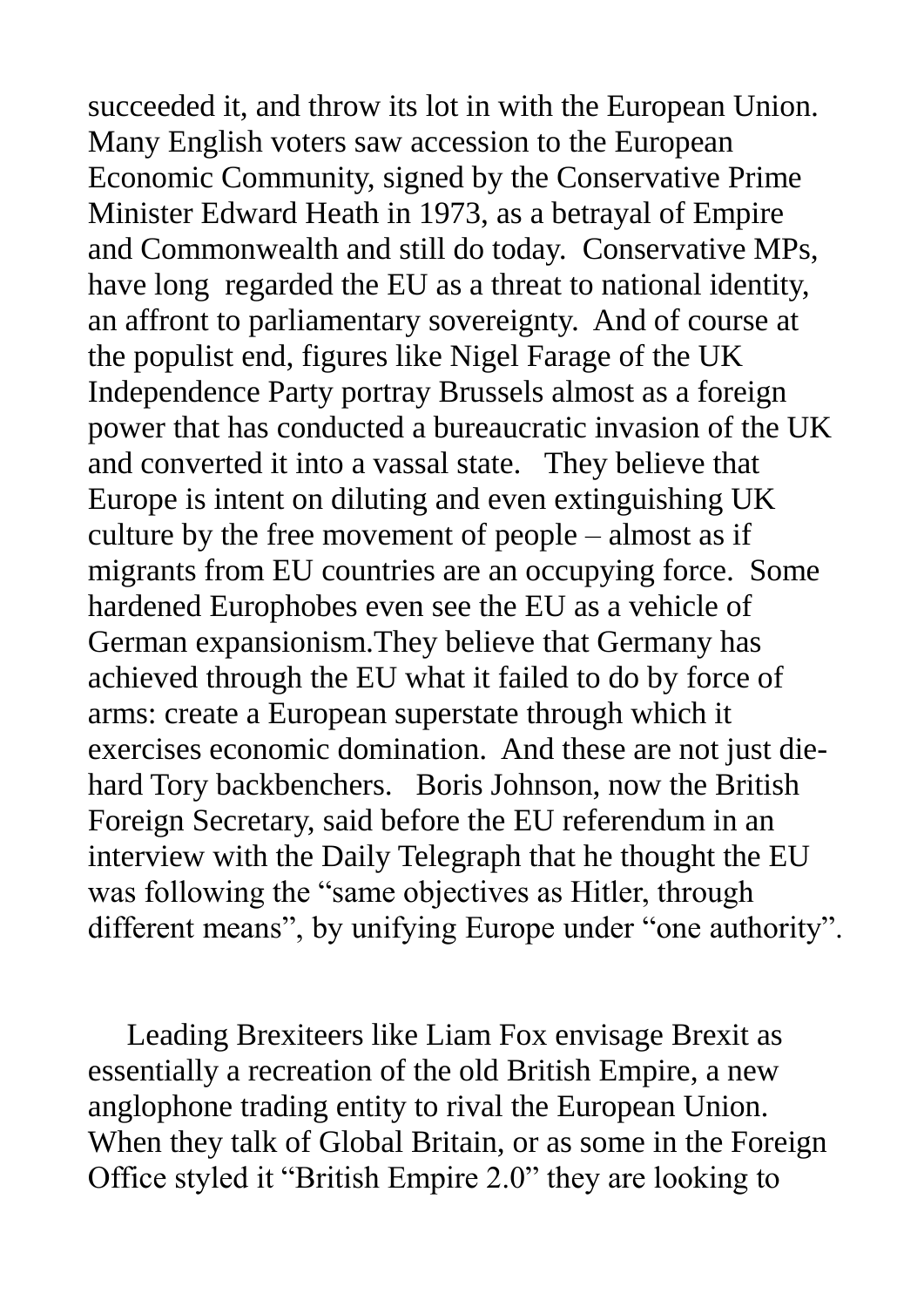recreate a anglosphere which maps the old British Empire and the Commonwealth that succeeded it. Hence Boris Johnson hailing our new trading links with India, New Zealand, Canada as if these can challenge the Evil Empire of Brussels which they believe has kept Britain down for the last fifty years.

 Now, it has to be said that former British colonies like India don't get the warm and fuzzies when they hear talk like this. Their recollection of the British Empire is not of some benevolent golden age of British civilisation but of imperial exploitation, racism and oppression. This is most vividly laid out books like "Inglorious Empire, what the British did for India" by Shushi Taroor. Seen from India's point of view, the Empire was a disaster: it destroyed their industry and trade, and turned what was an advanced county into a source of raw materials. Indians were taxed at rates of 50% to pay the for their own brutal subjugation by the British Raj. Indians have been decidedly cool about the Brexiters call for new trade relations, not least because they believe racial echoes of British Imperialism remain. Indians deeply resent having their visas checked or denied under Britain's new immigration controls. Indian staff and students Edinburgh University of which I was Rector, used to hold what they called a Namaste nights to welcome the many Indian students arriving in Edinburgh. Not any more. Since Brexit they have stopped coming because they feel they are simply not wanted, and they resent the invasive and humiliating tests they have to pass to get a visa.

Now I am not saying that Scots were immune to the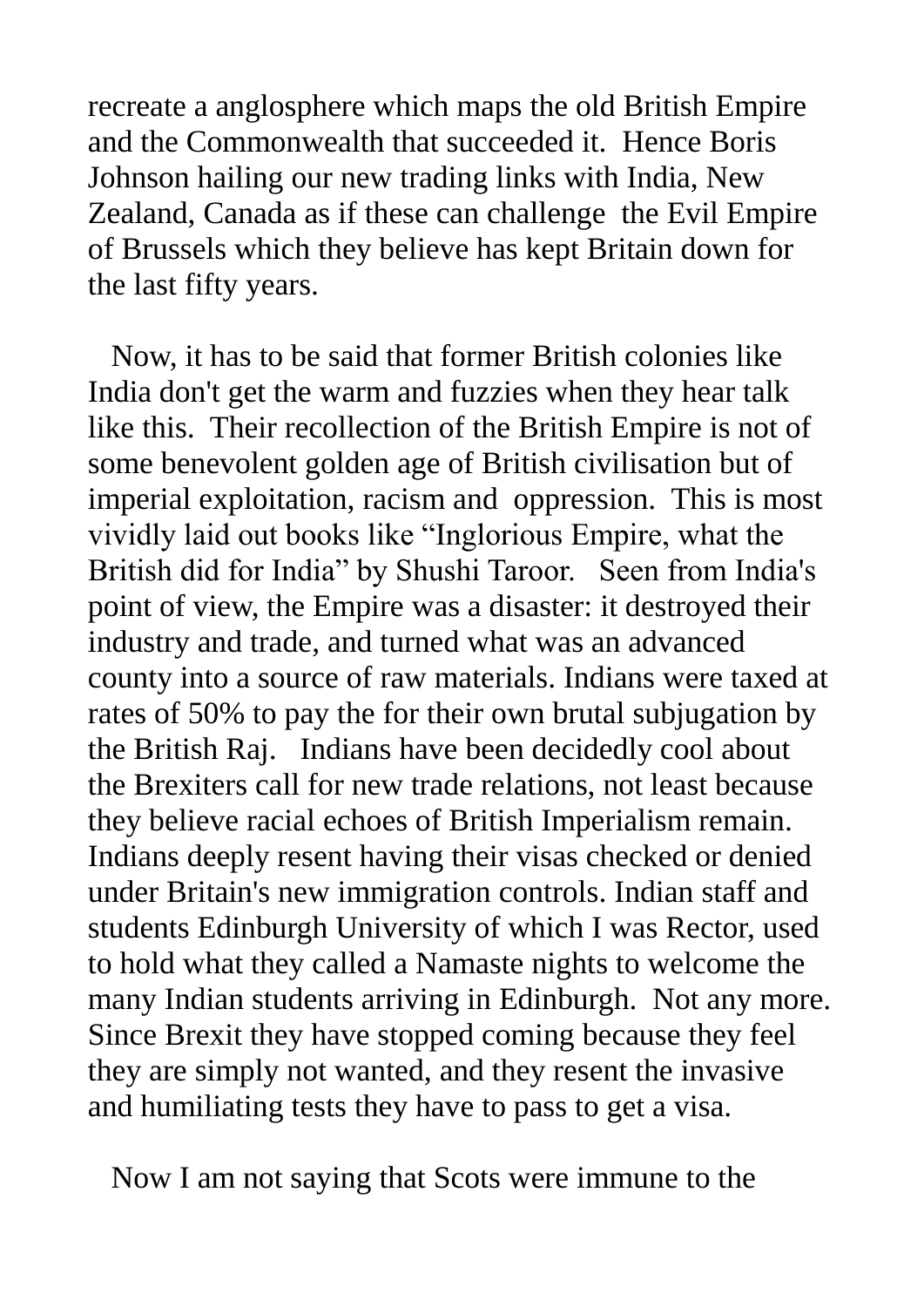imperial mindset – just look at Jardine Mathieson! Many Scots subscribed to the myths of racial superiority of the white man. However Scotland's attitude to the British Empire, and the Empire's attitude to the Scots, was always somewhat ambivalent, or perhaps disingenuous. Scots may have been part and parcel of the British Empire , but they clearly weren't the top dogs. Scots were trusted servants who were in bed with the British Empire, literally in the case of Ghillie John Brown and Queen Victoria, but were clearly never regarded as equals. Scots may have fought imperial wars, but never fooled themselves into believing they were part of the master race that ruled India. It was hard to so so when you were so much obviously poorer and of diminished stature. That was one reason the Scots fought so hard – they had to distinguish themselves somehow and many did on the battlefield, where they were largely used as cannon fodder. "There is no great mischief if they fall" said General Wolfe before the battle of Quebec, confirming that Scots soldiers were expendable on the battlefield.

 Scotland's investment in the romance of Empire, as in the books of Rudyard Kipling, was strictly limited because it was defined by the culture and mores of the English public school elite. Scots do not on the whole play cricket, the sport of Empire. When English people sang "Rule Britannia" or "There'll Always be an England", at the last night of the Proms, Scots mumbled along, but were under no illusions that Scotland was really part of this imperial project. Glasgow was called the "Second City" of Empire, but it was clearly second class. It is true that Scots were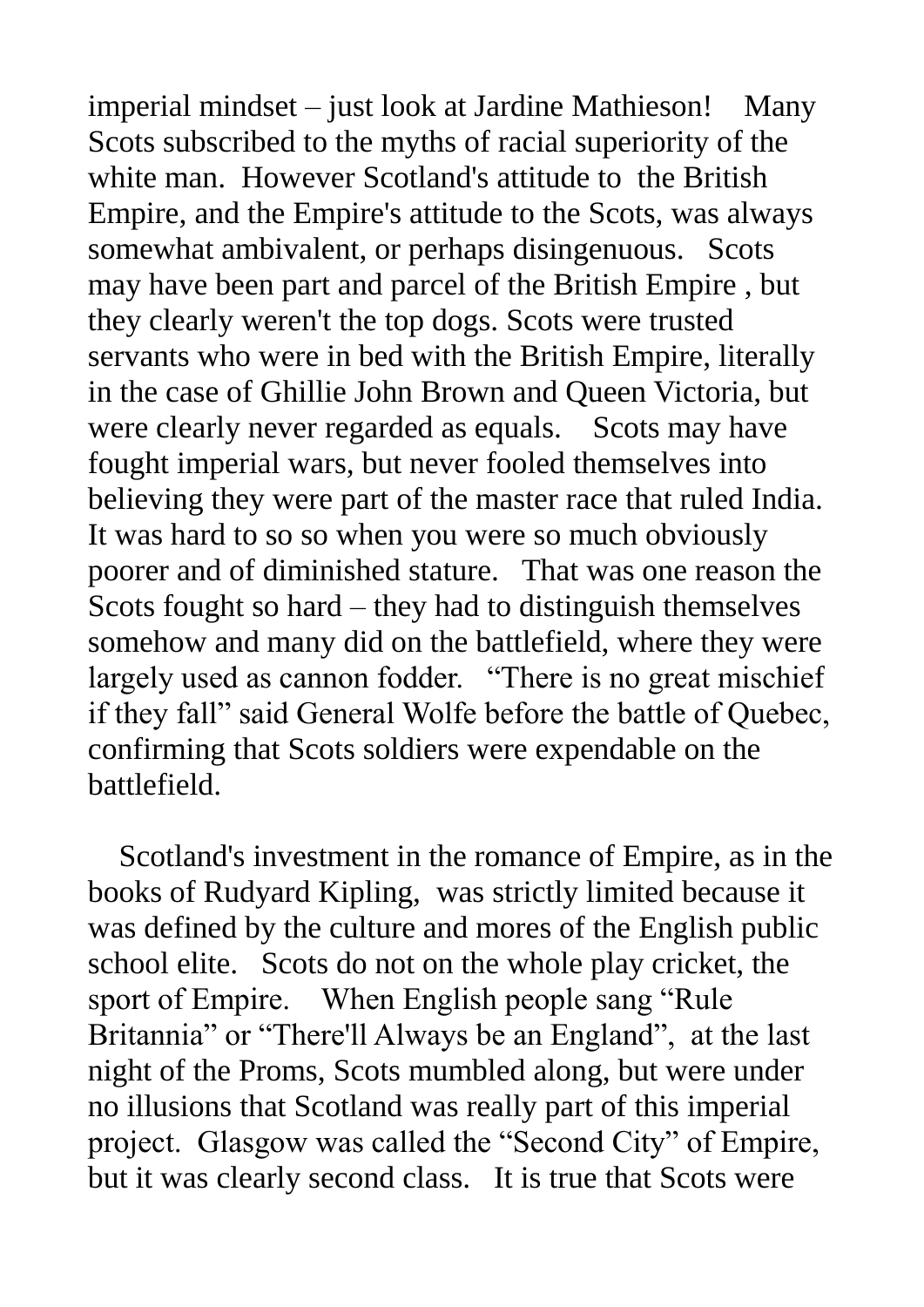disproportionately represented in the colonial administration, in imperial trade and commerce and the military, but this was partly because these were very dangerous occupations. Not for nothing was Africa called the White Man's Grave. Imperial service meant surviving long sea journeys and exposure to tropical diseases and poor diet. European life expectance in the early years of the British Raj in India was considered to be no longer than two monsoons. The English ruling classes were inclined to have their sons remain at home and count the receipts and leave the Empire to a hardier, and more expendable peoples.

 So, to sum up. Scotland was a European nation before the Union. Scotland was a junior partner of Empire, but ordinary Scots saw little benefit, and they were not culturally or socially connected to the English racial elite. Consequently, when the British Empire finally died, most ordinary Scots did not cling quite so tenaciously to the myths of Empire (though the myths of the Scottish regiments remained potent among many working class communities). Scotland had always had a much more instrumental relationship with Empire. This perhaps partly explains why Scots did not feel so threatened by the British membership of the European Union when it finally happened in 1973. The EU has never really been a live issue in Scotland. Europe did not appear to ordinary Scottish voters as an existential threat; indeed it was in many ways, as I have suggested, a reconnection with the Nordic-oriented Scotland that existed before the Union with England.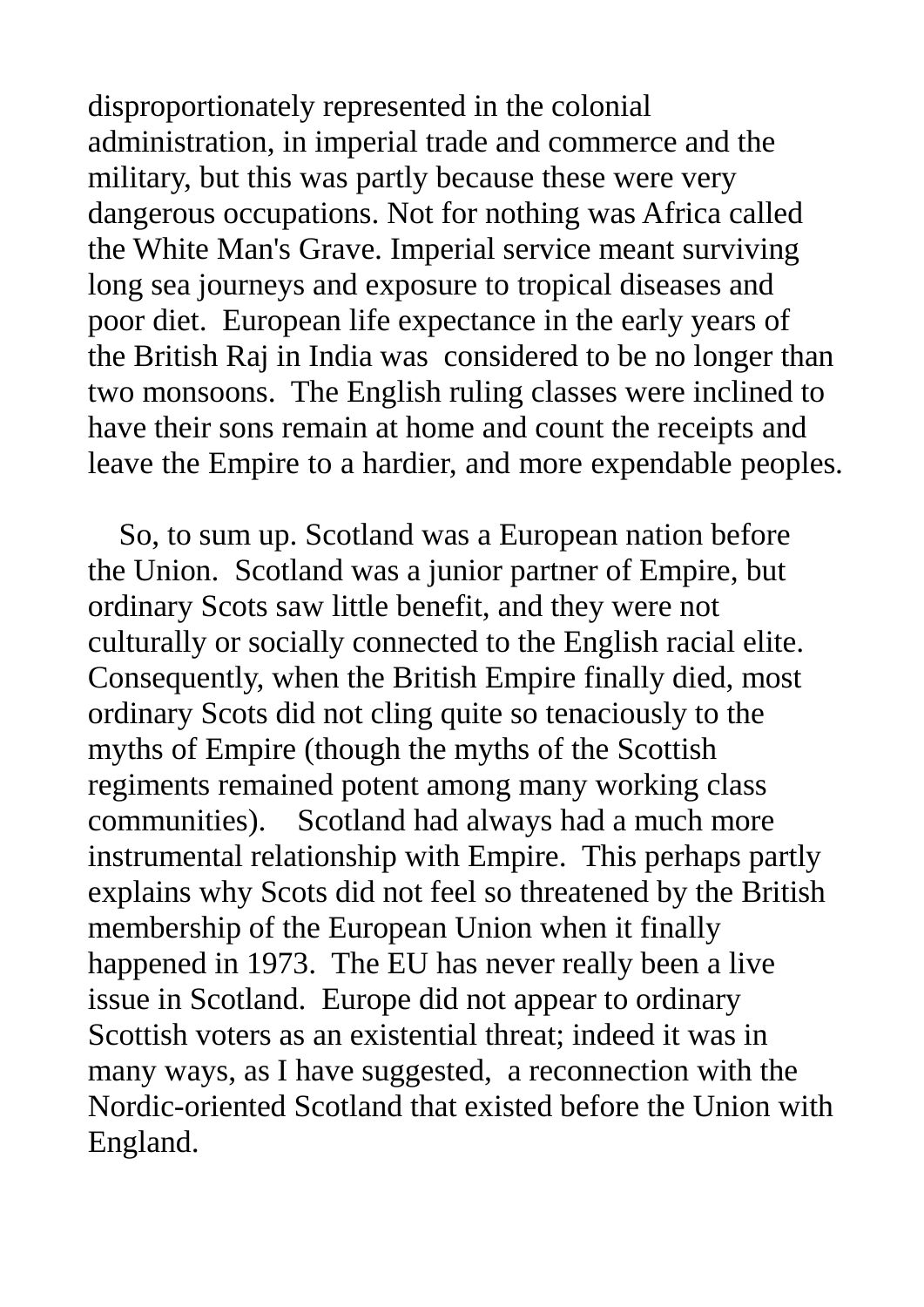Moreover, Scots did not see the institutions of the European Union as problematic, and were not fazed by the pooling of sovereignty that membership of the EU entailed. After all, Scots were already part of a union, the United Kingdom, in which they had pooled sovereignty. They didn't feel threatened by having many of their laws, especially over trade, made in a different jurisdiction, in Brussels. They were used to Scottish laws being made in another country, England. Scots moreover, did not subscribe in the same way as the English elites to the almost mystical doctrines of parliamentary sovereignty, the Dician notion that Westminster should not and could not bend her will to any other legislative authority. Scotland didn't have a parliament at all for three hundred years And finally, since Scots are a migrant nation, and had been wandering over Europe and the rest of the world, for centuries, they have never been quite so anxious about immigration from Europe. They perhaps don't fear cultural miscegenation, or being swamped, because Scots culture was always overwhelmed by that of its larger neighbour.

 The European Union, and Britain's future in it, always bottom of the lists of key election issues offered to opinion pollsters by Scottish voters. Most Scots couldn't understand what the fuss was all about back in the 1990s, when the English elites were riven with divisions over Europe, and the UK Conservative government split over the Maastricht Treaty. It's true that fishing communities in the North East of Scotland didn't like the Common Fisheries Policy very much, but there are very few fisherfolk left, now that fishing is conducted by industrial trawlers. And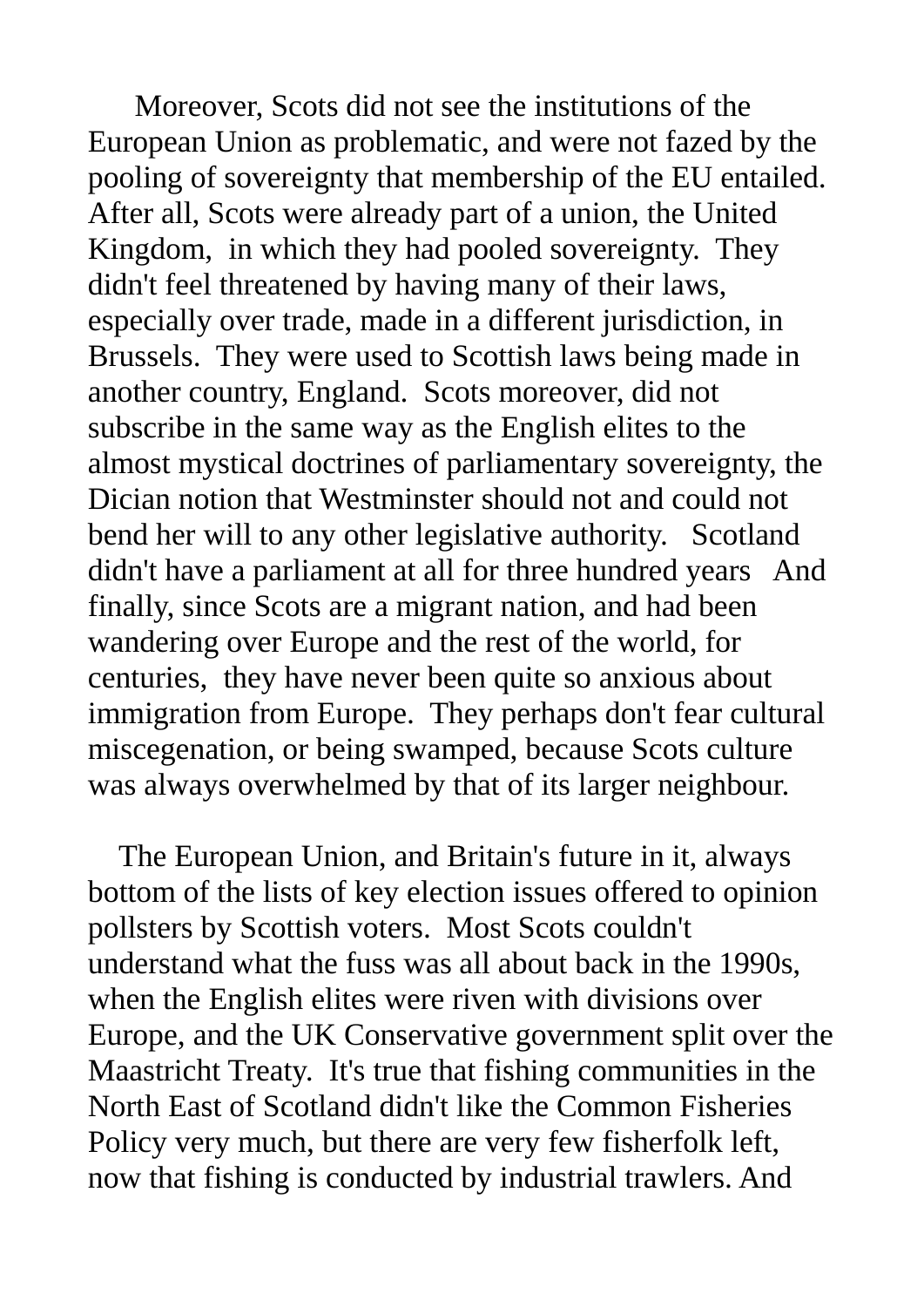others benefitted materially from the European Union structural funds. Around £500m a year is allocated to Scotland through the Common Agricultural Policy programmes. Scottish universities have always looked to Europe for inspirations since the days of the Scottish Enlightenment, and have been enthusiastic participants in EU initiatives like Horizon 2020 which helps finance research cooperation across Europe.

 Younger Scots were mildly excited by the coming of free movement in Europe, though Scots have been emigrating for centuries anyway so what's new. Scots who remained at home did not fear immigration, in the way so many English communities did. On the contrary, the Scottish government welcomes migrants. Scotland has an ageing population – ageing much faster than England – partly because of longevity, but also because of outward migration. The Scottish economy needs young workers to contribute to GDP and pay taxes to pay for social care of the increasingly elderly population. Before the independence referendum, it was estimated that Scotland needs around 24,000 immigrants ever year just to stand still demographically.

 As recently as 2004, before the enlargement of the European Union, there were fears that Scotland's population was in catastrophic decline, as population dwindled below 5 million. People feared that Scotland was becoming an empty glen, and industrial wasteland, a tartan theme park populated by old age pensioners and tourists on the whisky trail. But immigration from Europe especially from Poland has allowed Scotland's population to rebound. The latest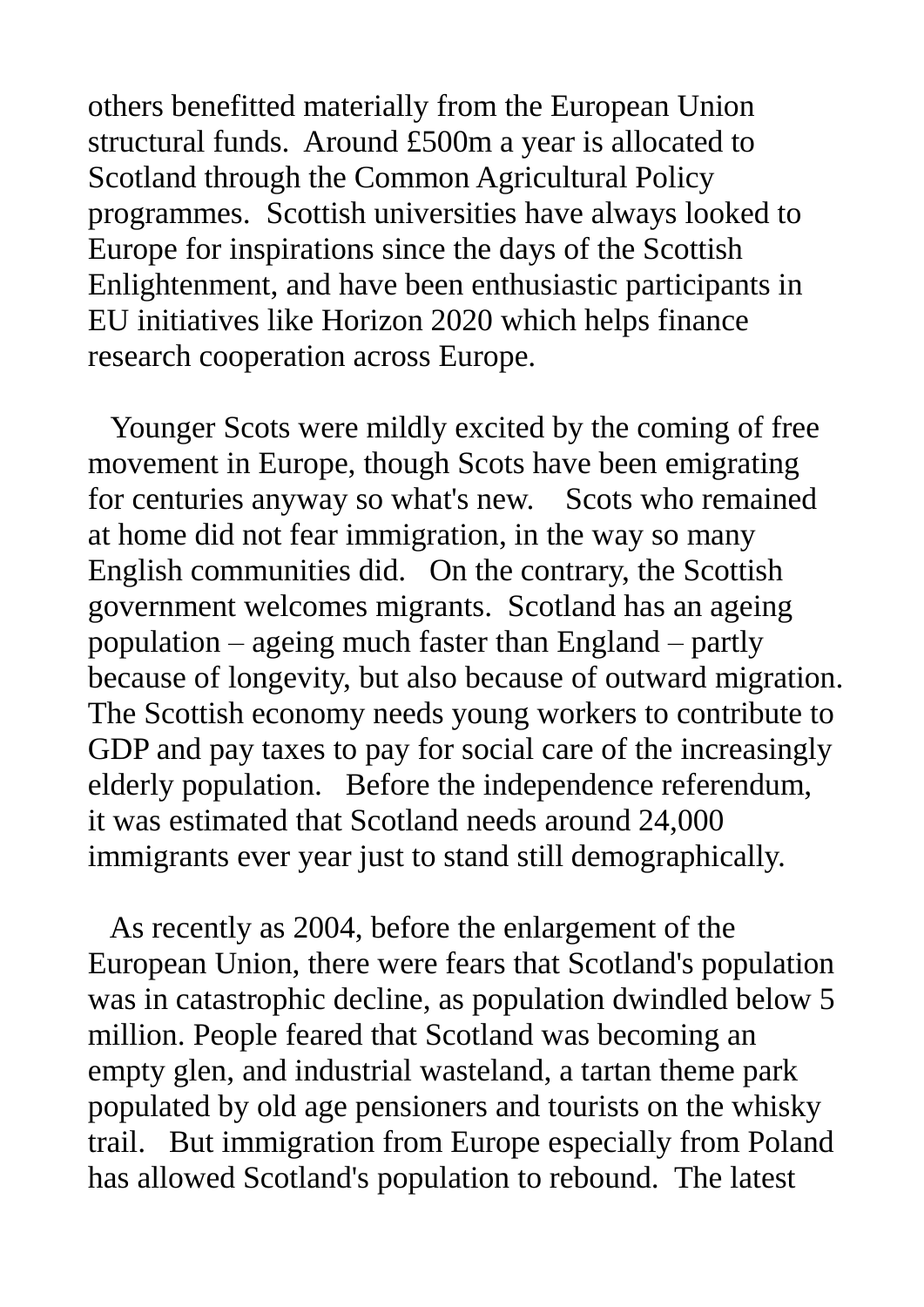figures show it at 5.4 million, the highest population ever, and this has been almost entirely because of inward migration.

 Europe has been very good for small nations, and it helped resolve Scotland's cultural and constitutional contradictions: being a nation in its own right while being part of Great Britain. Scotland could regard itself as a part of the UK, but also part of Europe. Being subject to the laws emerging from Brussels, in a sense diluted the sovereignty of Westminster. Scotland could also regard itself as part of Europe of the regions. Above all, Europe gave Scotland a sense that being small didn't mean being insignificant. There were models of advanced, dynamic economies like Finland and Denmark who have the highest quality of life in the world and retain an egalitarian ethos very similar to Scotlands.

 And it's not just the Nordic countries. I have just come back from Slovakia and Slovenia, the little countries of central Europe that everyone forgets about. The Slovenian and Slovakian embassies meet every fortnight to exchange all the mail that has been wrongly directed. Slovakia, which left the Czech Republic in 1993 in the Velvet Divorce, is now, thanks to the EU, the largest per capita car maker in the world. Tiny Slovenia suffered appallingly in the  $20<sup>th</sup>$ Century. It was occupied successively by Hungarians, the Italian fascists, the Nazis and then the Communists. Each invasion brought a new linguistic community as attempts were made to dismember and extinguish Slovenia's very existence. Even after the Second World War, the allied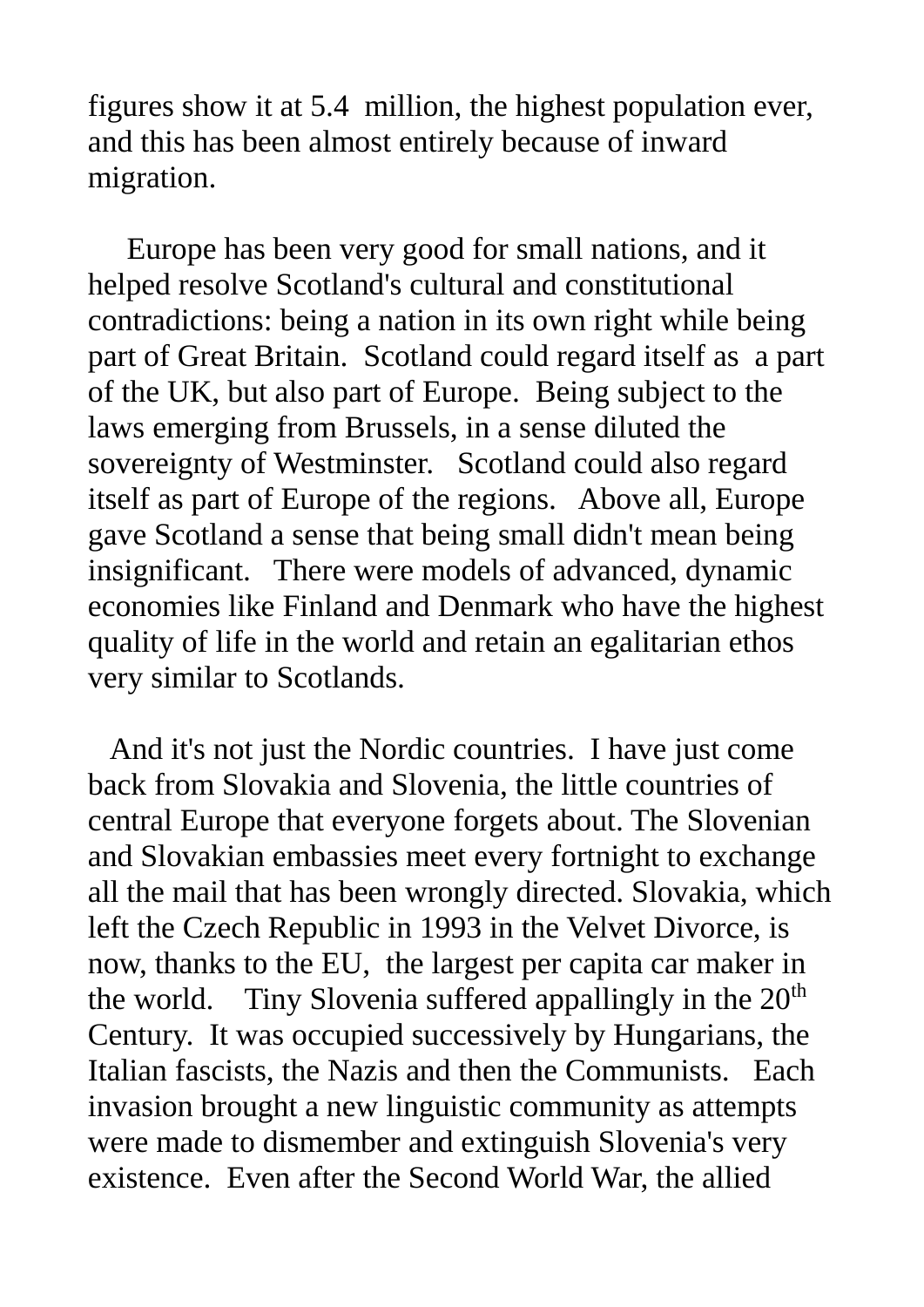powers gave almost its entire coast to Italy because they wanted to restrict Stalin's access to the Adriatic. When it became independent in 1991, having to fight its way out of the former Yugoslavia, Slovenia had few natural resources, no oil, no fishing industry, no tourism and very little industry. Yet, this is now a prosperous, liberal democracy secure in its identity with one of the best economic growth rates in Europe. It suffered set backs in the financial crisis, but Slovenia managed to resolve the sovereign debt problem without any bail out from the IMF or the European Central Bank.

 So for a country like Scotland with its oil, whisky, tourism and fishing – independence in Europe began to look like a pretty attractive proposition. Indeed, there seemed to many to be little need, many believed, for formal separation from England. For the last forty years, as the memory of Empire faded, Scotland has been gradually disentangling itself from the United Kingdom. The Scottish parliament was restored in 1999, and the country has been gradually reacquiring economic functions including personal taxation.

 Of course, there were many in the Scottish National Party who argued that Scotland could only flourish in this new European environment if it were fully autonomous from the UK. The SNP's attitude to Europe is positive and summed up by its slogan: Independence in Europe. But until recently, that was very much a minority view. Most Scottish voters believed that Scotland would naturally evolve into a form of federalism, or con federalism, which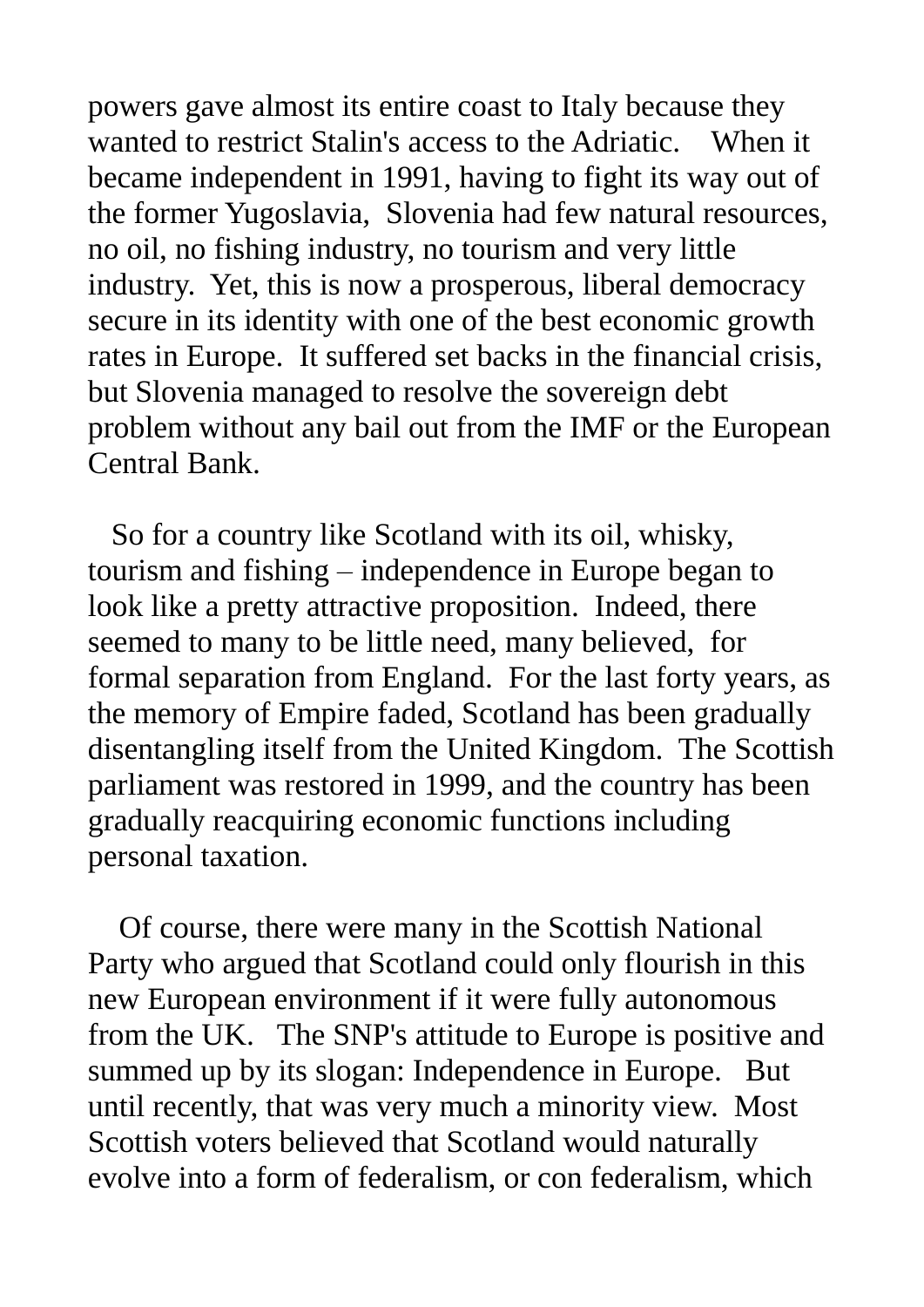would allow it to remain within the UK while gravitating towards the European Union. This gradualist proposition came unstuck finally on  $27<sup>th</sup>$  June 2016 when Scotland woke up to discover that, far from ascending gracefully into the ranks of European small nations, it was being ripped out of Europe altogether by Brexit. This was a shock that no one had prepared for. Like most commentators, Scots believed the opinion polls that suggested the UK would vote to remain in the EU. They were wrong. Except in Scotland were voters opted to Remain in the EU by a margin of 2 to 1.

 The Scottish government's initial reaction to the Brexit shock was to claim that the Scottish Independence Referendum of 2014 was effectively null and void. That it had been conducted on a false prospectus, because the Unionist campaign was largely premised on the claim, as explained earlier, that only by remaining in the United Kingdom could Scotland remain in the European Union. Of course, the counter argument to this is that when Scots were voting in 2014, they were expressing their preference for remaining in the UK by 55% to 45%. There is no immediate read across to Europe because the EU was only one issue in the campaign. Many Scots clearly would still wish to remain in the UK even if it is out of the EU. No one really knows. However, the First Minister, Nicola Sturgeon, argued that Scots should have an opportunity to revisit the independence question before the decision to leave the EU became irrevocable. Consequently she argued for indyref2 as it was called to be held before March 2019, when the UK formally leaves the EU.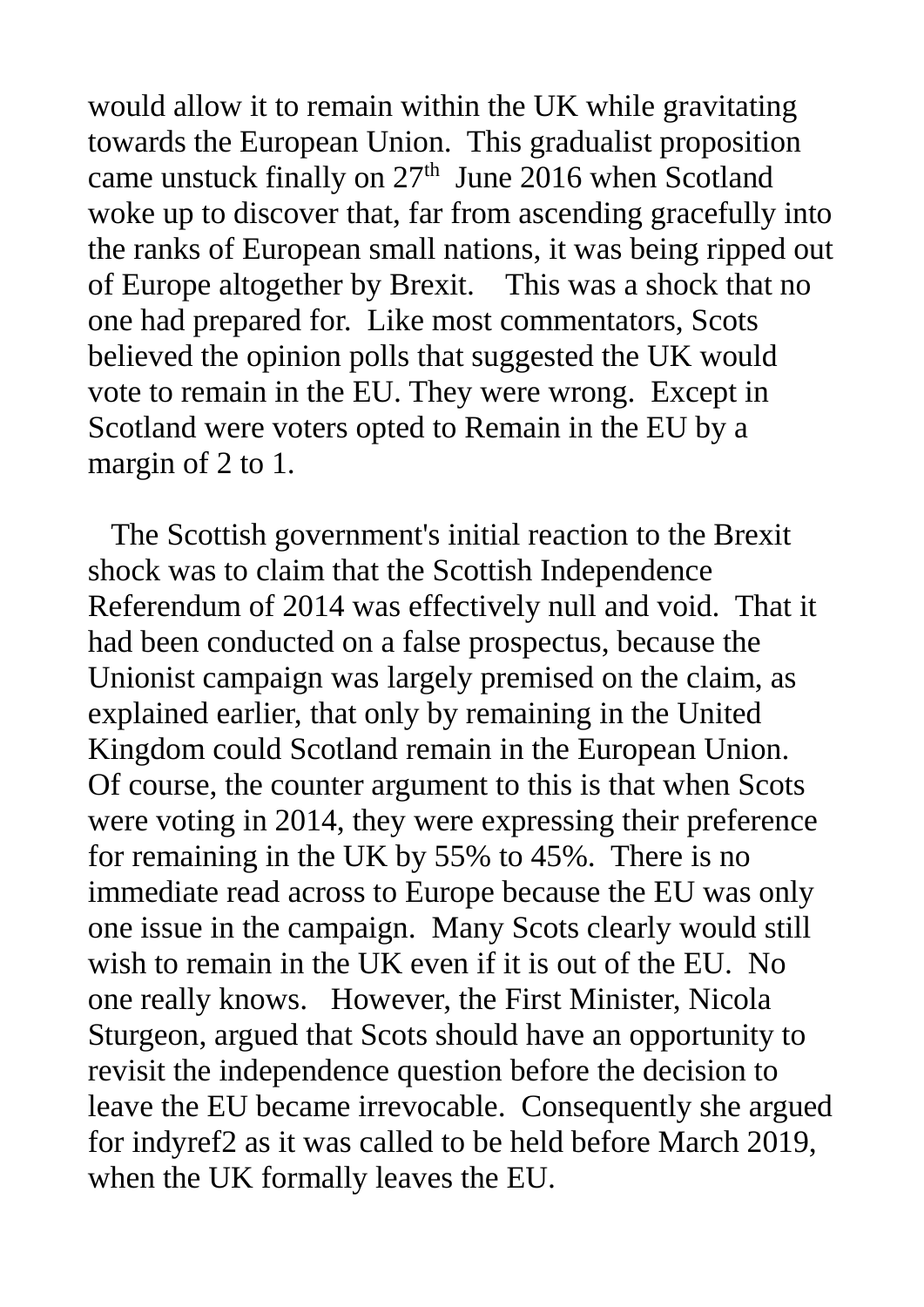This of course left out the question of what precise relationship Scotland ought to have to the EU were it to become independent. If we regard Scotland as essentially a Nordic nation in terms of its history, culture, economy and climate, where would an independent Scotland's best interests lie? There is no easy answer to this. Should Scotland go for full EU membership, like Finland, which is a full member of the eurozone. Or should it emulate Norway and Iceland, which remained aloof from the European Union, and instead has membership of the single market via the European Economic Area. Or perhaps something in-between like Denmark and Sweden, which are in the European Union, but have opt outs from the European Singe Currency.

 There are advantages to the Norwegian model, obviously, since it means that Scotland would not have to be a member of the Common Agricultural Policy or the Common Fisheries Policy, so it keeps its fish stocks. It would also be in the tariff-free European single market and complete with free movement. On the other hand, this half-way house involves paying the fees to be a member of the European club without having any say on the decision-making processes. EEA countries are not represented on the European Council in the European Parliament or the European Commission, hence the claim that Norway was subject to "fax democracy". It used to be said that Norway waited for its legislation to be sent by fax, though nowadays it's Facebook, or perhaps Twitter Democracy as Norwegians learn about EU legislation first through social media.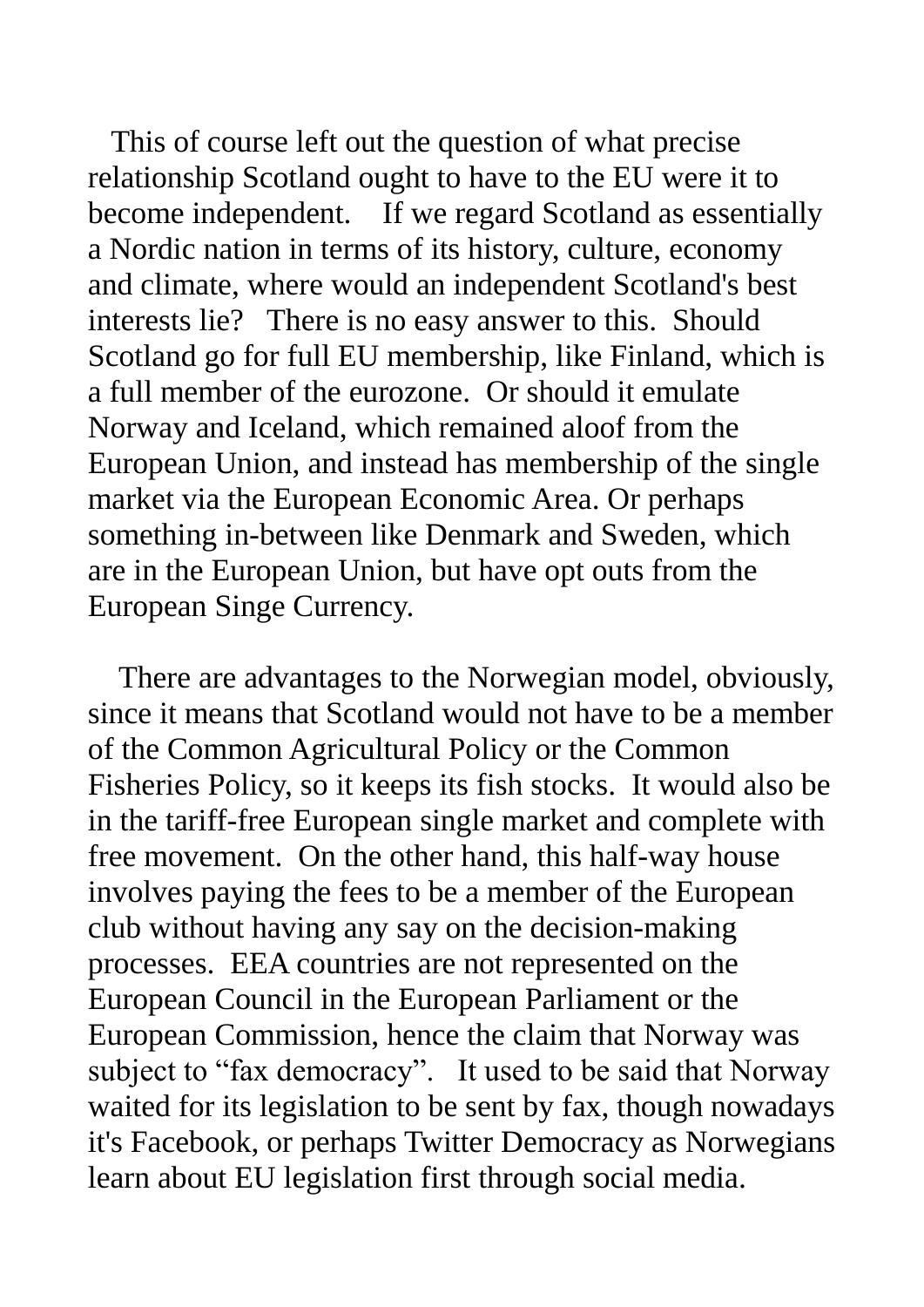Through the winter of 2016 and 17 a lively debate began in Scotland about whether and independent Scotland would be better off in the EU, the Customs Union or the EEA. However, this debate was rather abruptly terminated by the surprise general election of June 2017, in which the SNP lost a third of its seats. This killed off any prospect of an early repeat referendum on independence. The First Minister Nicola Sturgeon had declared her intention of seeking indyref2 in March and won a vote in the Scottish parliament for a so-called Section 30 order to trigger a repeat referendum. The Scottish parliament does not have the power to call a legally binding referendum on its own account, and has to ask Westminster for permission. It has always assumed that if the Scottish parliament were to vote in such a way, that the UK government would have to recognise it and permit such a ballot. But the Prime Minister, Theresa May, calculated correctly that Scottish voters, already bewildered by Brexit, were in no mind to have another referendum put before them. Instead she called a snap election, in June 2017, believing that she couldn't lose. Unfortunately for her, she miscalculated and lost her majority in parliament.

 But this election also undermined the Scottish National Party, which lost a third of its seats, including its Westminster leader, Angus Robertson, and the former leader, Alex Salmond. The SNP is still by far the largest party in Holyrood, but this was a huge blow to its confidence and to the prospects for Scottish independence. In late June, Nicola Sturgeon announced that she was shelving the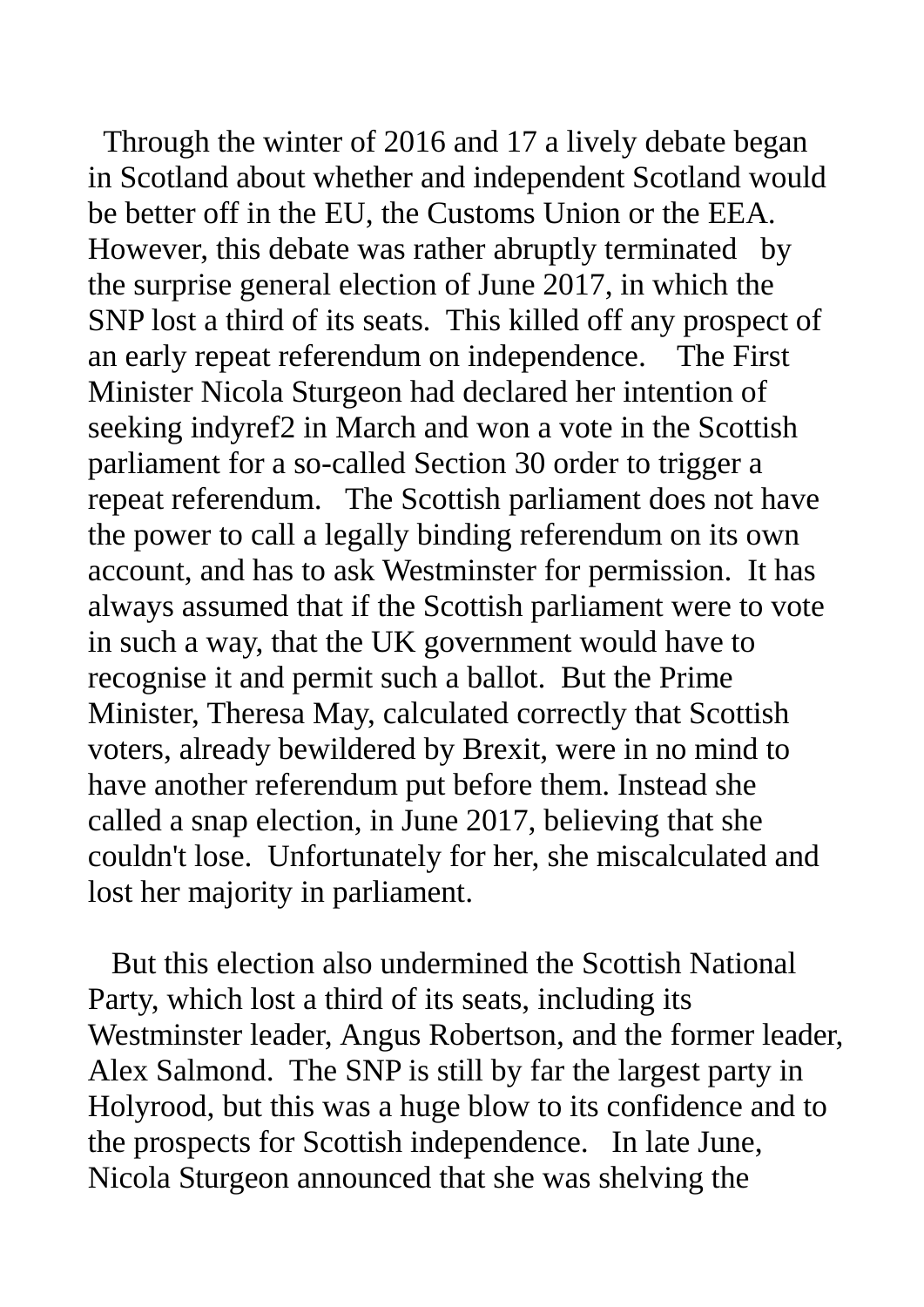referendum indefinitely. This was met with dismay by her coalition partners the Scottish Green Party, who had helped deliver the Holyrood vote for Section 30. But Ms Sturgeon said that she had consulted large numbers of Scottish voters and been convinced that they did not want an early referendum on independence.

 History may judge it regrettable that she didn't speak to them earlier, because the climb-down over the repeat referendum has had serious consequences for Scotland, and not just to the prospects for independence, which must now be considered remote. The affair has greatly diminished the Scottish government's bargaining power in the Brexit process. Before June, the threat of another referendum, and the possibility of the break up of Britain, was taken very seriously by the UK government and UK commentators. Now the threat has gone and the Brexit ministers are likely to press ahead with EU Withdrawal without paying too much heed to Scottish anxieties. The UK will survey the 19,000 odd pieces of legislation repatriated from Brussels and will decide what to do with them. Theresa May has even said that there can be no presumption that the First Minister of Scotland has a right to hold meetings with the Prime Minister of the UK.

 It really is a serious matter not just for supporters of the Scottish National Party, because the way in which Brexit is now being conducted is likely to curtail the powers of the devolved Scottish parliament itself. Before the general election, UK ministers were promising that the Scottish parliament would lose no powers as a result of Brexit and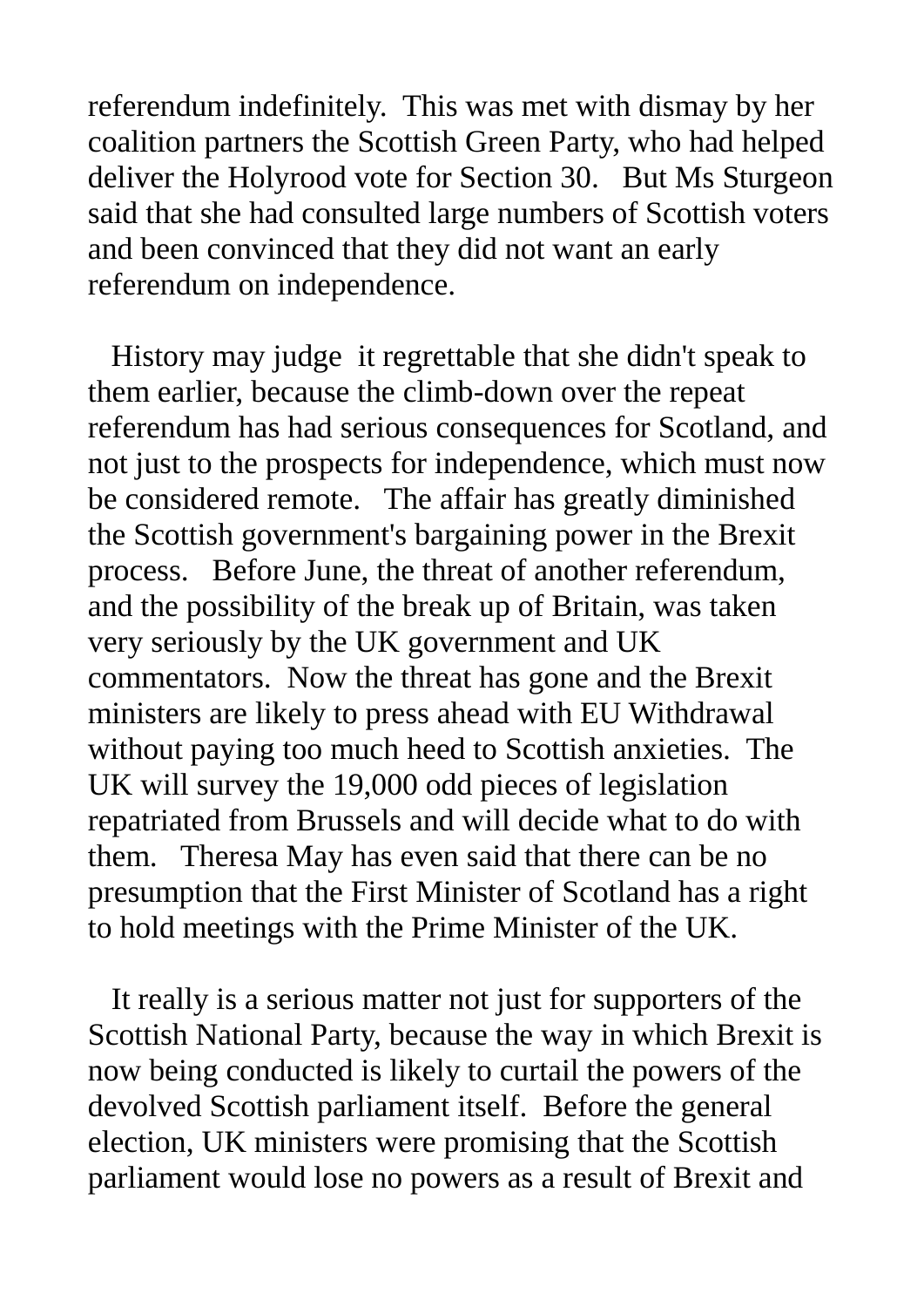would indeed gain many more powers, possibly over environmental legislation and employment rights. They're still saying that. But the Great Repeal Bill has made clear that powers over matters like agriculture and fisheries,repatriated from Brussels, will go directly to Westminster, and it will be for the UK prime minister alone to decide which subsequently devolve back to Holyrood. Te EU withdrawal bill gives the UK prime minister powers to do this though executive authority, without consulting parliament, under so called Henry V111 Clause. There are fears, not just in Scotland, that this could fundamentally alter the constitutional standing of the devolved parliaments. The Welsh First Minister Carwyn Jones - a Labour Party politician - has called the Great Repeal Bill a "naked power grab" by London, which will severely diminish the authority of the parliaments in Cardiff, Edinburgh and Northern Ireland..

 So, where does Scotland go from here? Well, independence in Europe seems off the table for the foreseeable future. Scotland will now leave the European Union, like it or not, in March 2019. At present, because of the weakness of the Scottish National Party, it seems unlikely that the UK government will give any concessions to the Scottish government in the Brexit process. It has become very much a bystander to the process. It may now be many years or decades before the question of independence is raised once more in Scotland, and by then Scotland may be so much more closely integrated into the United Kingdom that separation may seem inconceivable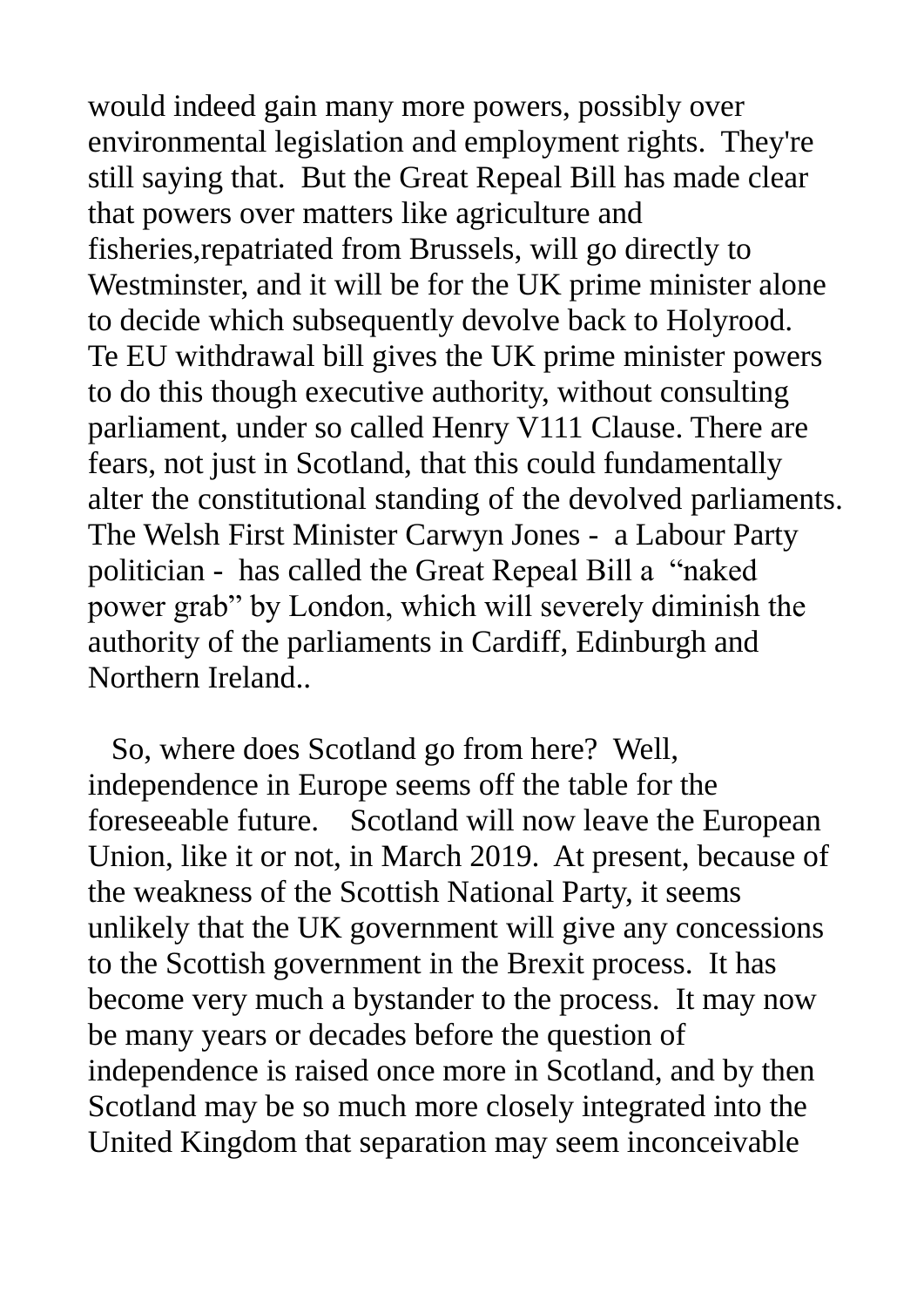So the future does not look bright for Scottish pro-Europeans. Scotland had been gravitating to Europe in the past decade, and had seen Brussels as a guarantor of the relative autonomy of the Scottish parliament. That constitutional autonomy seems likely to be curtailed in future by the process of repatriation of powers from Brussels which will greatly strengthen the centre. Scotland's may still look to those nordic countries for inspiration, but it seems now fated to become once again a region of Great Britain – the new Brexit Britain, an introverted and centralist state, as many see it, in which xenophobic and anti-immigration attitudes appear likely to flourish. It has been an unfortunate sequence of events which has led to this, the most significant of which is probably Nicola Sturgeon's ill-fated and premature attempt to call a referendum before Scottish voters were ready for one. It is a mistake that may have killed nationalism in the UK, in the same way that the second Quebec referendum killed off the prospects for independence there.

 So, I would have to say in conclusion that to answer the question is Scotland British or European, Scotland is for the time being British and not European. And I don't think that's going to change. Recent Scottish history confirms that in politics, as in life, timing really is everything.

Discussion: British government confusion over Brexit. Is the UK really leaving the EU, or is it already trying to get back in? Customs Union, Irish Border, Free Movement, European Court of Justice. The British establishment is in

----------------------------------------------------------------------